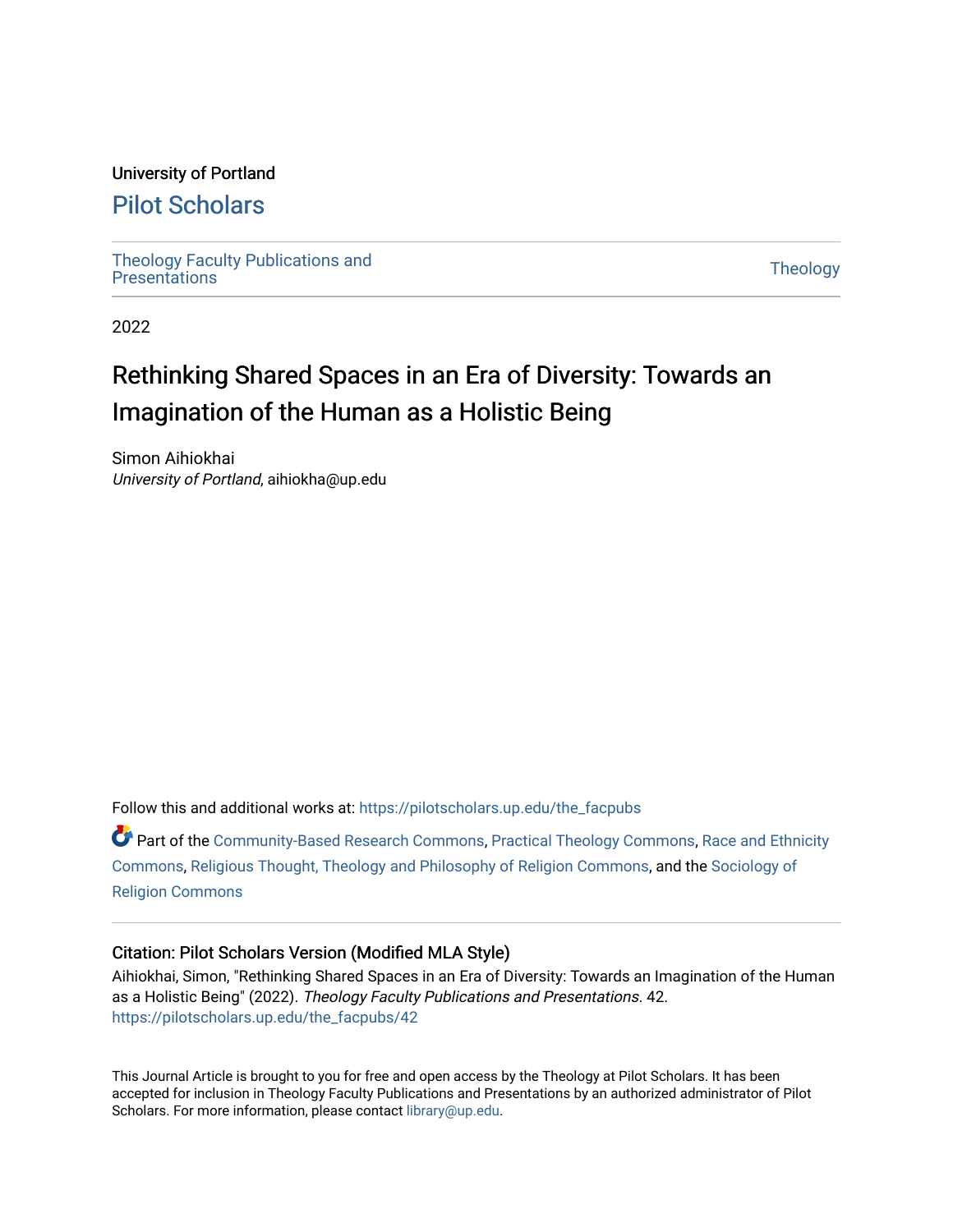### [Journal of Hispanic / Latino Theology](https://repository.usfca.edu/jhlt)

[Volume 24](https://repository.usfca.edu/jhlt/vol24) | [Number 1](https://repository.usfca.edu/jhlt/vol24/iss1) Article 5

5-15-2022

## Rethinking Shared Spaces in an Era of Diversity: Towards an Imagination of the Human as a Holistic Being

SimonMary Aihiokhai University of Portland

Follow this and additional works at: [https://repository.usfca.edu/jhlt](https://repository.usfca.edu/jhlt?utm_source=repository.usfca.edu%2Fjhlt%2Fvol24%2Fiss1%2F5&utm_medium=PDF&utm_campaign=PDFCoverPages)

### Recommended Citation

Aihiokhai, SimonMary "Rethinking Shared Spaces in an Era of Diversity: Towards an Imagination of the Human as a Holistic Being," Journal of Hispanic / Latino Theology: Vol. 24 : No. 1 , Article 5. (2022) :8-36 Available at: [https://repository.usfca.edu/jhlt/vol24/iss1/5](https://repository.usfca.edu/jhlt/vol24/iss1/5?utm_source=repository.usfca.edu%2Fjhlt%2Fvol24%2Fiss1%2F5&utm_medium=PDF&utm_campaign=PDFCoverPages)

This Article is brought to you for free and open access by USF Scholarship: a digital repository @ Gleeson Library | Geschke Center. It has been accepted for inclusion in Journal of Hispanic / Latino Theology by an authorized editor of USF Scholarship: a digital repository @ Gleeson Library | Geschke Center. For more information, please contact [repository@usfca.edu.](mailto:repository@usfca.edu)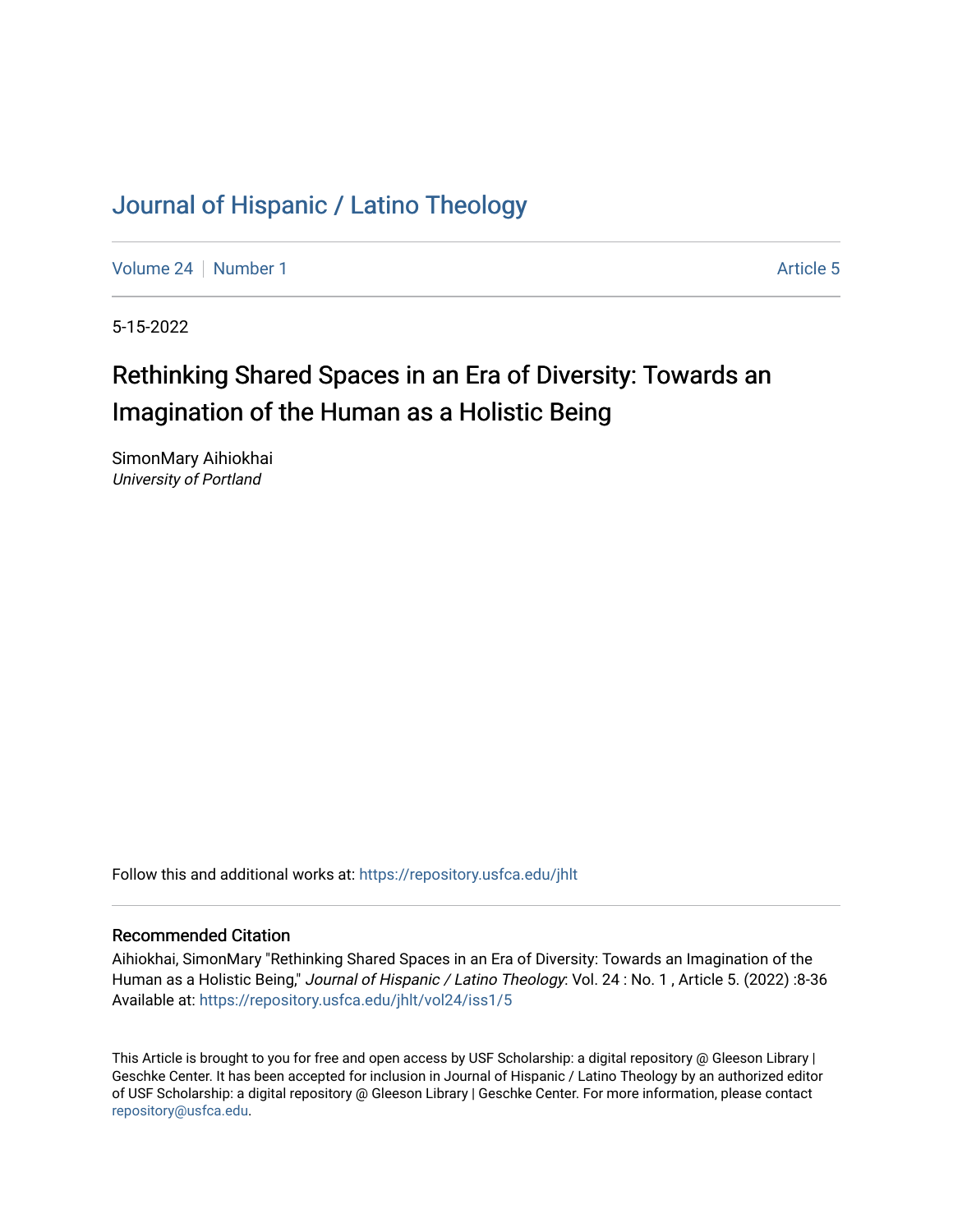## **Rethinking Shared Spaces in an Era of Diversity: Towards an Imagination of the Human as a Holistic Being.<sup>1</sup>**

#### *SimonMary A. Aihiokhai*

*University of Portland*

What does it mean to be a holistic person in an era of diversity? This is the question that faces our world today as communities attempt to make sense of the multiple factors that define our collective human existence. Societies radically shaped by the secular ideals of the Enlightenment, especially those in the Northern Hemisphere, have embraced a bifurcated humanity where the secular and the profane are considered incompatible in shared spaces, spaces where human productivity is fully at work. Individuals are expected not to express their religious commitments in such spaces, e.g., the workplace, as though religion were a source of great division and not a source of unity. In an era of pluralism, one has to ask the pertinent question: How feasible is this bias against the religious, as persons from diverse cultural and religious loci attempt to build healthy communities within shared spaces? To address this question, this paper attempts to demonstrate the relevance of spirituality in shaping and forming communities of wholeness that allow for the flourishing of each person as a member of webs of relationships. This work essay will first offer a critical analysis of the workplace as a space of identity crises with the intent to make space for the relevance of an inclusive spirituality for human flourishing.

<sup>&</sup>lt;sup>1</sup> This essay came out of a lecture I gave to the executives of the Columbia-Willamette YMCA on imagining the place of spirituality in the workplace, Monday, October 4, 2021. The title of the lecture was "The Role of Spirituality in Holistic, Equitable Communities: Rethinking the Workplace in an Era of Diversity."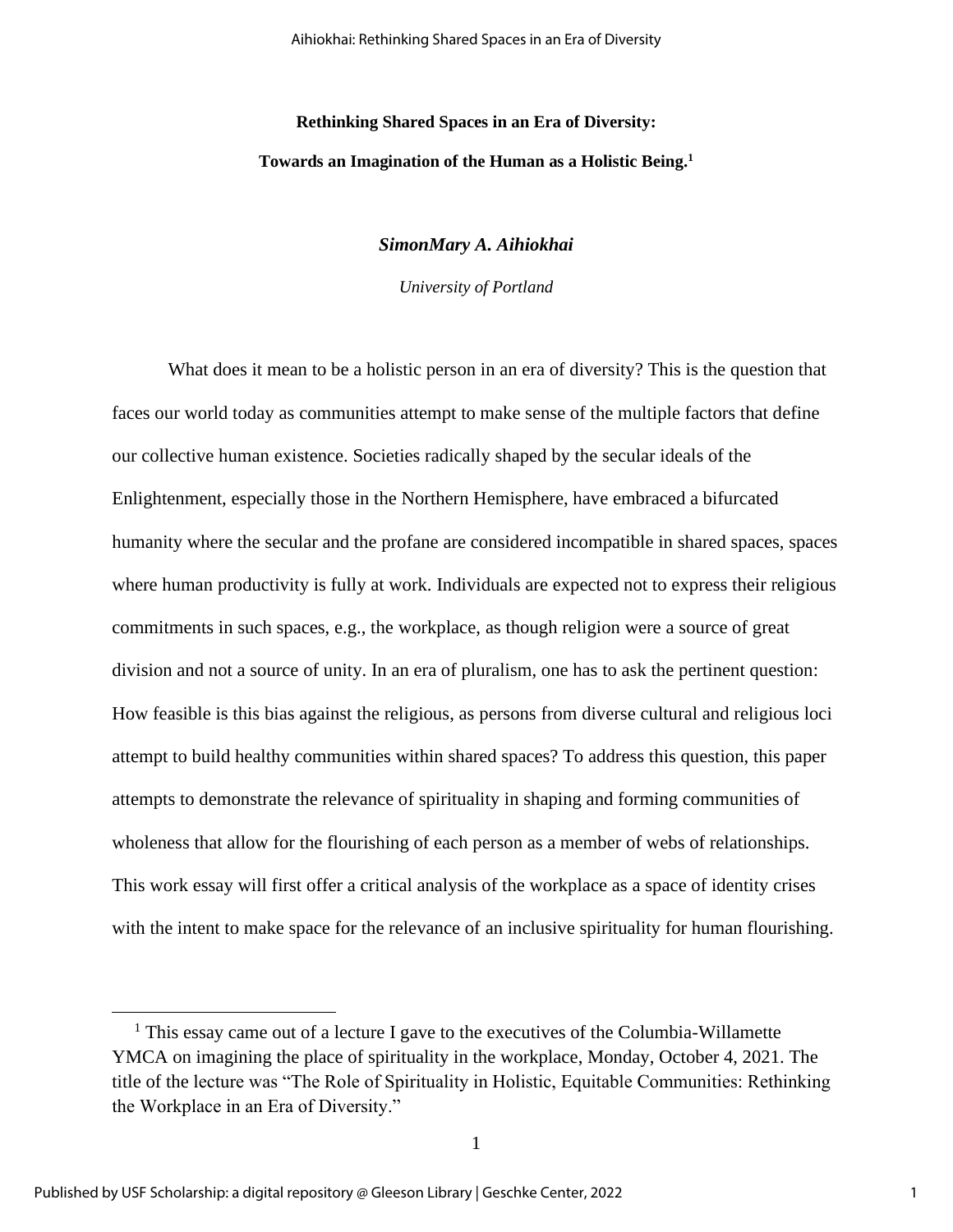### **Shared Spaces as Places of Identity Crisis:**

### **A Critical Evaluation of the Enlightenment**

If one were to ask the question "What is the issue that best defines our world today?" the answer would be that of identity construction. There seems to be a crisis of identity defining the contours of human existence in the twenty-first century. The emergence of "others" in traditionally understood monolithic spaces defined by religion, race, gender, and language has led to this unforeseen violence: clashes of identity have arisen in the United States, with the rise of White supremacists, and in many other nations—India, Nigeria, Hungary, and Myanmar, to name only a few—with political, religious, and cultural ideologues seeking a return to the era of institutionally backed practices of racial, gender, and religious discrimination and discrimination on the basis of sexual orientation. These clashes force us to focus on how human encounters ought to be reimagined today in ways that allow for the sense of wholeness that ought to define the human condition. As noted by Héctor A. Acero-Ferrer, "perceptions, interpretations, and aspirations frame the imaginative space within which concrete realities are assessed and reassessed by human communities throughout history."<sup>2</sup> Following Acero-Ferrer's train of thought, one has to ask the question: What shapes these perceptions, interpretations, and aspirations? Acero-Ferrer, appropriating insights from Paul Ricoeur, argues that a dialectical movement between the need for stability ("ideology") and the desire for change ("utopia") offers the guiding principles by which human communities "develop their sense of self as either a continuation of previous efforts or a radical rupture with traditional trajectories, shaping its understanding of reality and action in the world. Hence, the action of the community is

2

<sup>2</sup> Héctor A. Acero-Ferrer, "Imagining Borders, Imagining Relationships. Can We Build Enlarged Communities through Narrative Imagination?" *Interdisciplinary Journal for Religion and Transformation in Contemporary Society* 5 (2019): 448.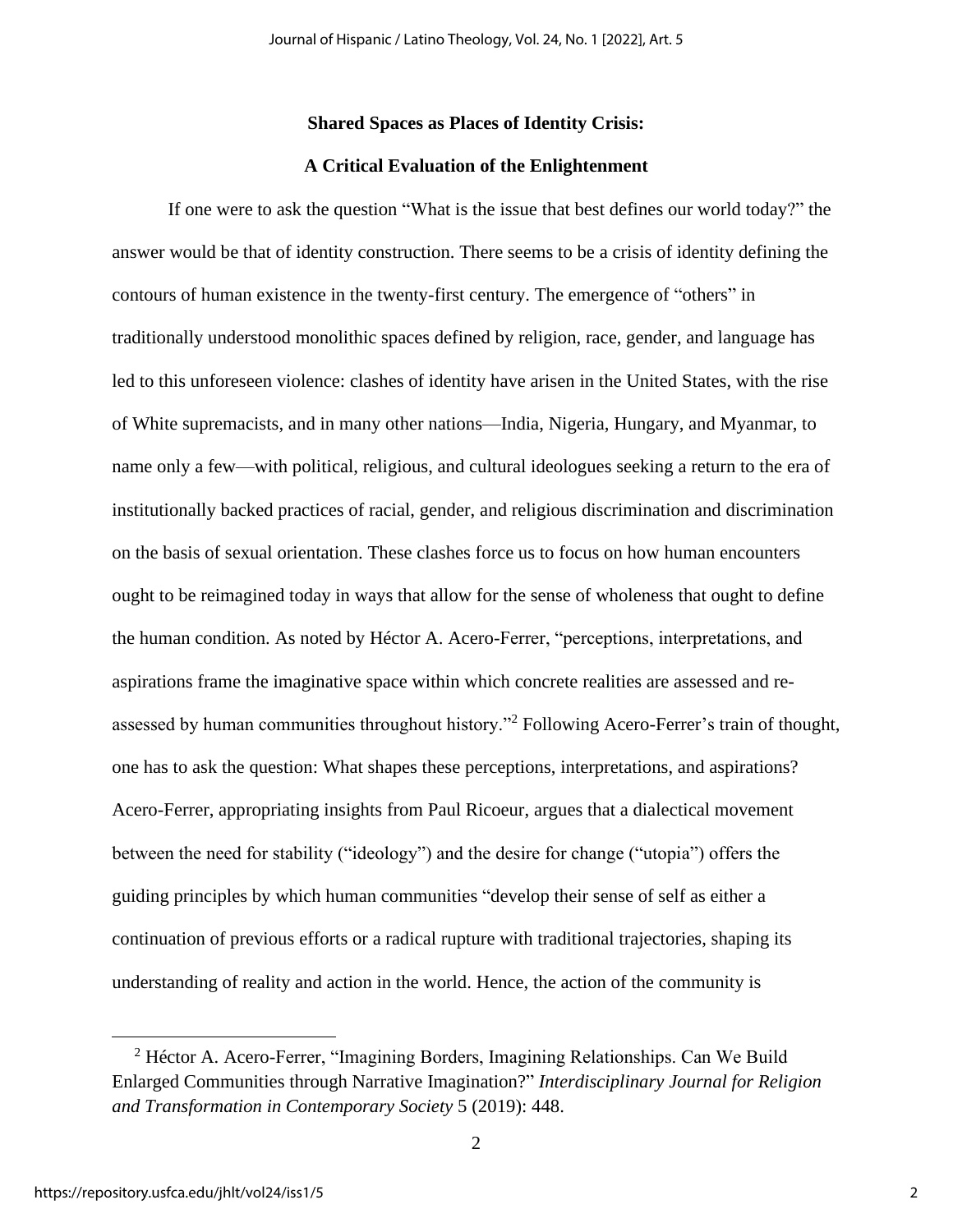ultimately guided by the outcome of this creative tension (or dialectical relation) between ideology and utopia as they shape collective imaginaries.<sup>3</sup> Acero-Ferrer goes on to argue that although ideology has sometimes legitimized "pathological tendencies" that hold the imagination of the community captive, a proper escape from this aridity of imagination lies within the framework of utopias. In dialogue with Ricoeur, he defines utopias as "'implying alternative ways of using power,' that 'call established systems of power into question' in seeking a new order of societal affairs."<sup>4</sup>

Though utopias do offer an escape from stagnant notions of communal identities, one has to critique the view articulated by Ricoeur and Acero-Ferrer. How is community to be understood within the framework of a post-Enlightenment context? I am being more intentional here by locating the question within a particular socio-cultural, political, and hermeneutical context. If one is to give legitimacy to the realities that have shaped our world, one has to take seriously the reality of the Enlightenment and its influence on global dynamics. The Enlightenment offered most Western societies an epistemological map for navigating and creating a new world order that was meant to usher in an era of progress radically defined by freedom and individual self-affirmation. The period of the Enlightenment also saw the emergence of the nation-state, later exported as a colonial reality shaping non-Western societies and civilizations. The nation-state was meant to embody a cohesive identity defined by shared historicities and values. But one has to ask the obvious question: Are these historicities and values shared or imposed? Epistemic location will affect one's ability to critique what is assumed

<sup>3</sup> Acero-Ferrer, "Imagining Borders," 450.

<sup>4</sup> Acero-Ferrer, "Imagining Borders," 454.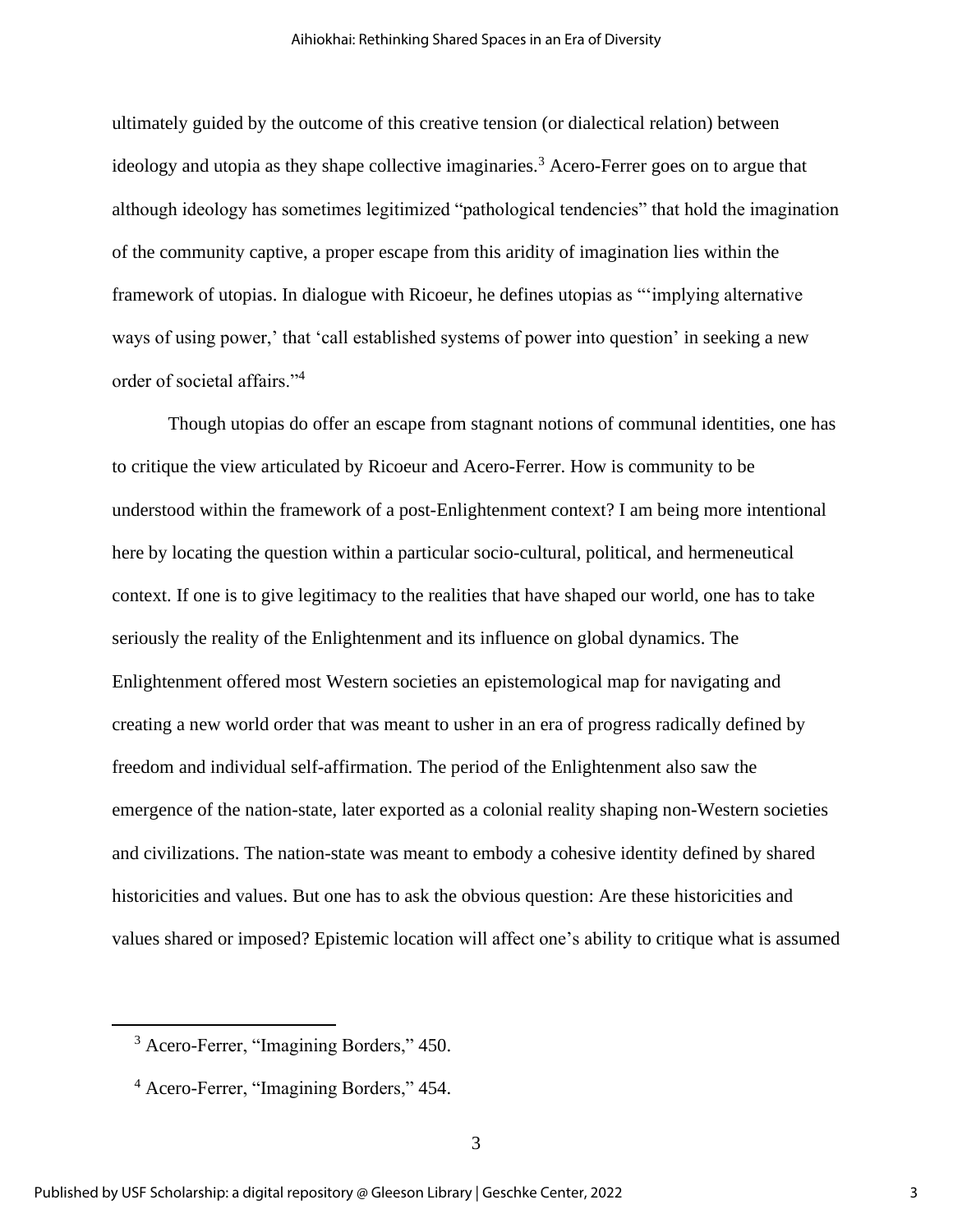to be shared. To those at the center of the discourse, it is obvious that such historicities and values are derived from a cohesive sense of social identity. Those at the margins reach very different conclusions. As Enrique Dussel notes in his close examination of modernity as a consequence of European Enlightenment, the centrality of Europe in discourse about modernity cannot be ignored. "Europe as the center of modernity changes the very understanding of modernity" because of its inherent inconsistencies in relation to how Europe has related to other regions of the world.<sup>5</sup> Walter D. Mignolo sheds light on the inconsistencies evoked by the notion of the Enlightenment by calling attention to the inherent hierarchy of being that defines the imagination of the human within European societies. Critiquing Immanuel Kant's argument that "the fountain and origin of all knowledge is pure reason and experience," Mignolo problematizes Kant's perspective by shedding light on the innate coloniality of knowledge that has defined the imagination of the human subject shaped by the Enlightenment tradition. Moving away from the grandiose claims sometimes made by subjects of the Enlightenment, Mignolo argues for a decolonial approach that takes seriously the role of context in the shaping of knowledge and identity constructions. In his words, "knowledge starts in and from the heart, and … the mind categorically processes what the heart dictates.… The heart senses not just the universality of human beings but also that the body feels according to its location in the colonial matrix of

4

<sup>5</sup> Enrique Dussel, *Ethics of Liberation in the Age of Globalization and Exclusion* (Durham, NC and London: Duke University Press, 2013), 26.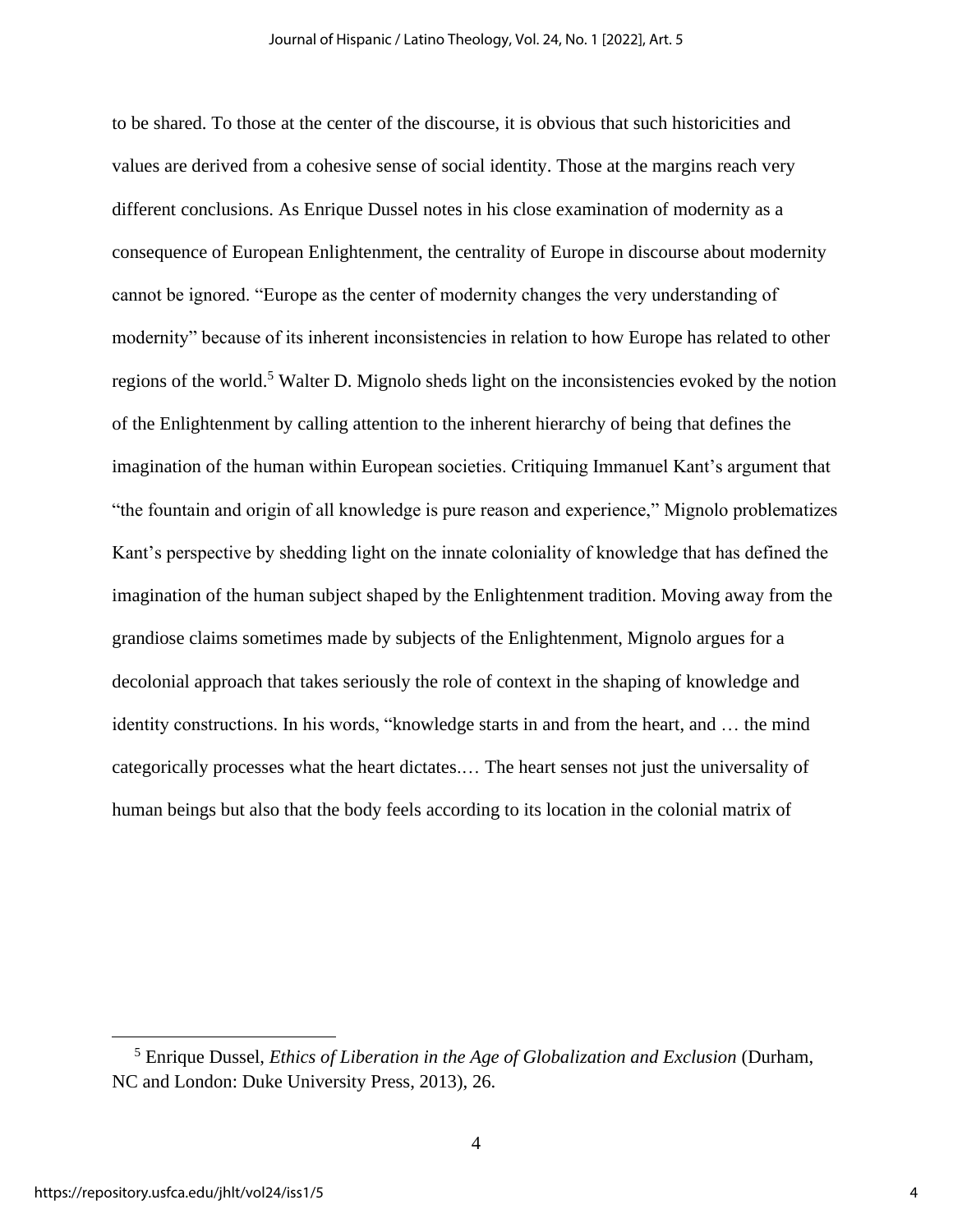power."<sup>6</sup> Consequently, "you are where you think, thinking makes you, rather than the other way around."<sup>7</sup>

Following Mignolo's thought process, one is forced to reengage Acero-Ferrer's point about the dialectical movement of ideologies and utopias in constructing human communal identities. The world imagined by the European Enlightenment is not a neutral world. It is rather a political construct aimed at promoting an exclusionary agenda that denies the experiences and insights of persons judged to be outside of the European imagination. As Mignolo writes,

if knowledge starts in and with the senses and in our (human beings') experiences, the senses and experiences of, for example, Quobna Ottobah Cugoano, an enslaved African who was shipped to the Caribbean and then taken by his master to London, where he was liberated, cannot be the same as those of Kant.… The point is that what Kant names "sense and experience," which is the most basic body-reaction to the environment (seasons of the years, as well as people and institutions), is connected to the geohistorical configuration of *that world around us*. 8

As Mignolo rightly concludes, the perspective of Cugoano is missing in the European imagination of what a communal identity is, especially when that identity is rooted in the Enlightenment epistemic bias. He poignantly notes,

there is no modernity without coloniality; hence modernity/coloniality. Modernity is constituted by rhetoric: the rhetoric of salvation by conversion, civilization, progress, and

<sup>6</sup> Walter D. Mignolo, *The Darker Side of Western Modernity: Global Futures, Decolonial Options* (Durham, NC and London: Duke University Press, 2011), 203.

<sup>7</sup> Mignolo, *The Darker Side of Western Modernity*, 203.

<sup>8</sup> Mignolo, *The Darker Side of Western Modernity*, 204.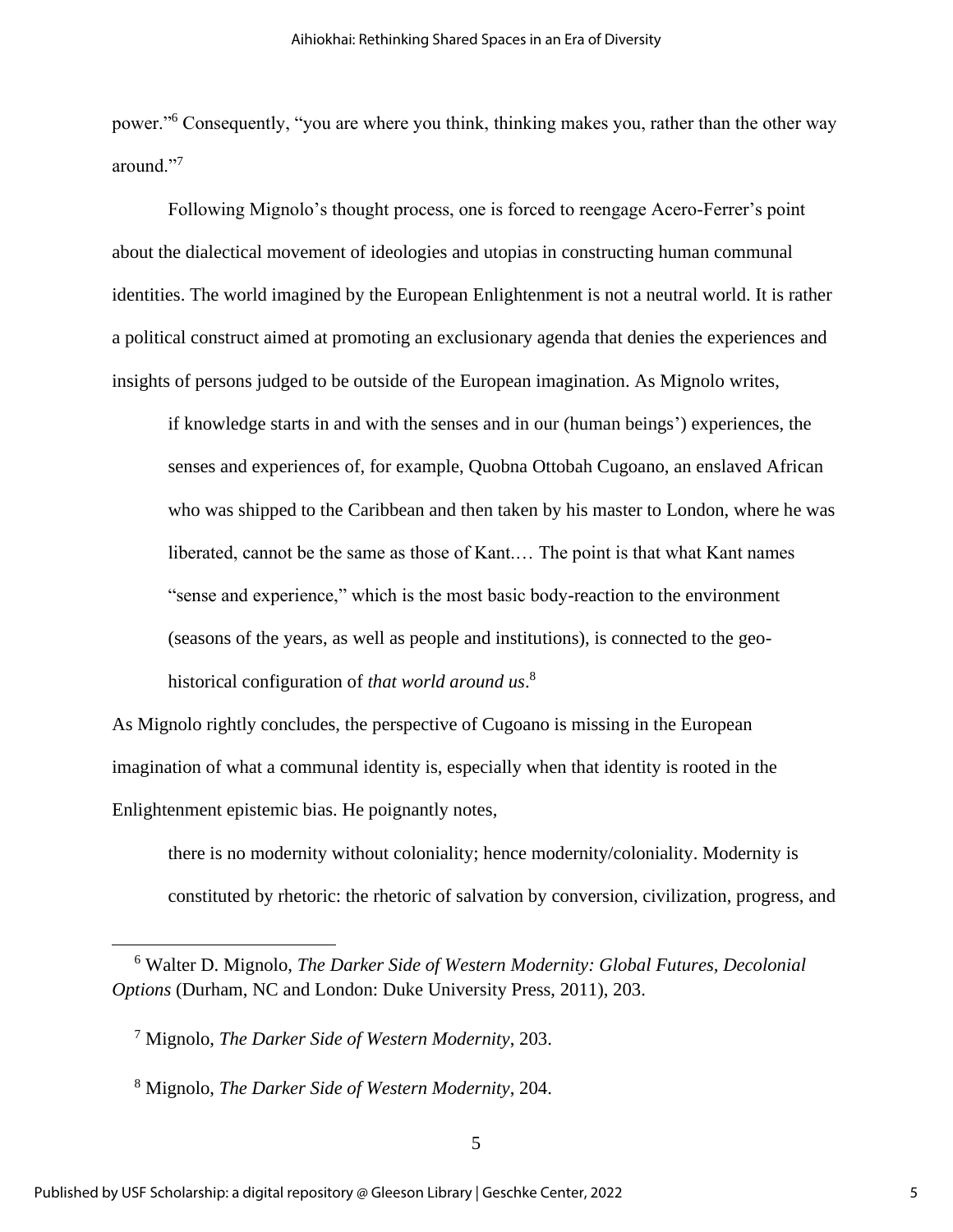development. But in order to implement what the rhetoric of modernity preaches, it is necessary to drive the juggernaut over every single difference, resistance, or opposition to modernity's salvation projects.<sup>9</sup>

The end product of such an imperial posturing has a hegemonic role of validating narratives, identities, experiences, and communities that serve its interests. How then is one to upend such a hegemonic process? For Mignolo, one must begin with the perspectives of those who have been erased or silenced: the perspective of Cugoano must be the starting place.

Before addressing the turn to Cugoano's perspective as the legitimate response to the colonizing logic of the Enlightenment, it is proper to state clearly the consequences that arise from embracing the hegemonic logic of the Enlightenment tradition. First, to shape society and social spaces that our bodies occupy by embracing only the experiences of those who are at the center of such spaces is to achieve an incorrect notion of how identity is being constructed within such contexts. For example, in the *Stanford Encyclopedia of Philosophy* entry for the topic, "Enlightenment," William Bristow writes:

Taking as the core of the Enlightenment the aspiration for intellectual progress, and the belief in the power of such progress to improve human society and individual lives, this entry includes descriptions of relevant aspects of the thought of earlier thinkers, such as Hobbes, Locke, Descartes, Bayle, Leibniz, and Spinoza, thinkers whose contributions are indispensable to understanding the eighteenth century as "the century of philosophy *par excellence*."<sup>10</sup>

<sup>9</sup> Mignolo, *The Darker Side of Western Modernity*, 205.

<sup>10</sup> William Bristow, "Enlightenment," in *The Stanford Encyclopedia of Philosophy*, ed. Edward N. Zalta (Fall 2017 Edition), [https://plato.stanford.edu/archives/fall2017/entries/enlightenment/.](https://plato.stanford.edu/archives/fall2017/entries/enlightenment/)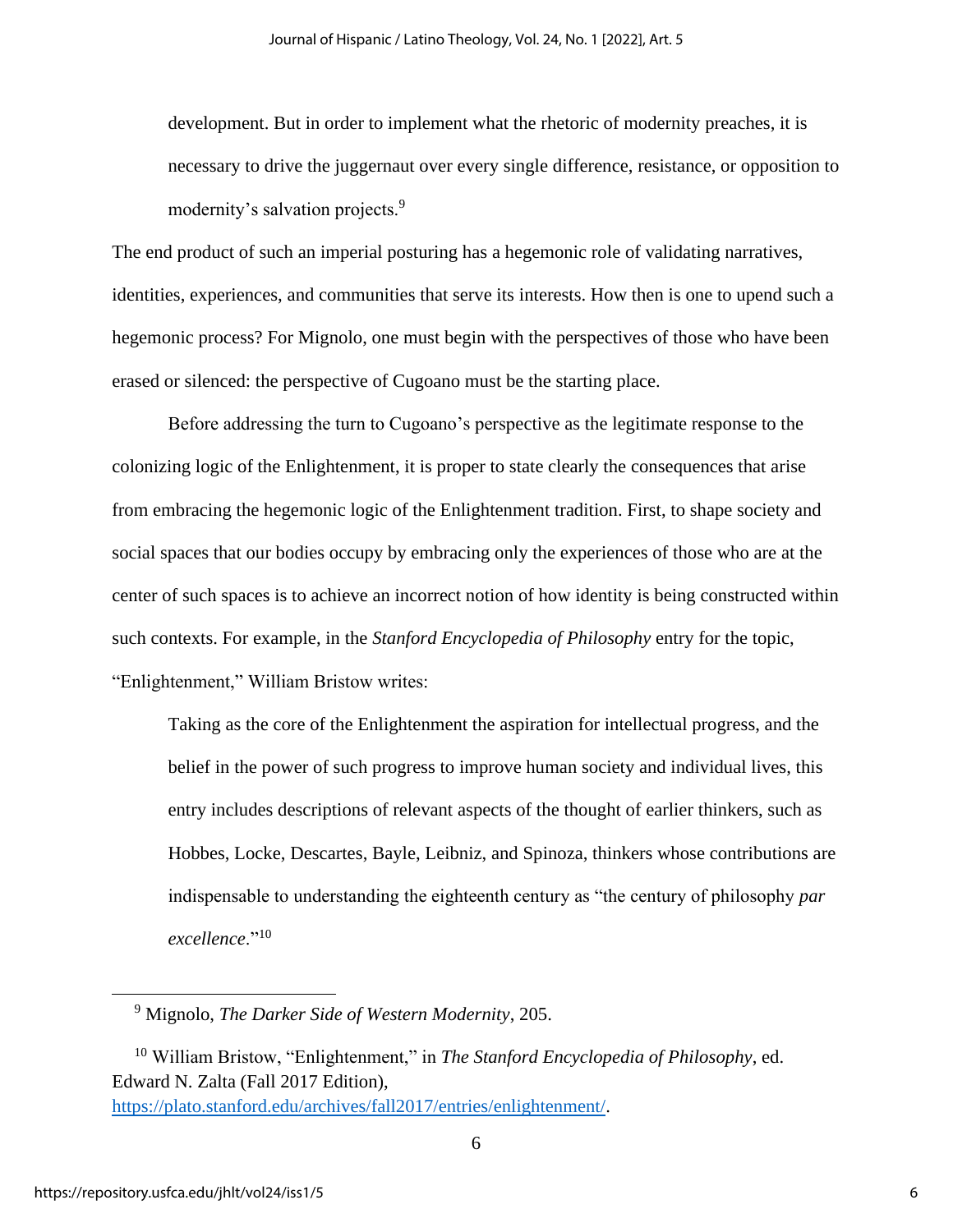Are these thinkers the custodians of the philosophical tradition? Not unless philosophy has been given a specific definition, which seems to be the case. The list has neither a global representation nor women philosophical thinkers. What would such a list look like if perspectives such as Cugoano's were accounted for? One can thus say that the Enlightenment embarked on an incomplete knowledge production because its generalizations attempt to erase knowledge productions from cultural contexts other than the dominant European one.

Second, if Kant's definition of the Enlightenment is to be taken seriously, as Bristow does, one notices a problem that cannot be ignored. Kant defines the Enlightenment as man's release from his self-incurred immaturity. Immaturity is man's inability to make use of his understanding without direction from another. This immaturity is self-imposed when its cause lies not in lack of reason but in lack of resolution and courage to use it without direction from another. *Sapere aude!* 'Have courage to use your own reason!' – that is the motto of enlightenment." $11$ 

I offer two observations about Kant's definition of the Enlightenment. First, when Kant speaks of the Enlightenment as "man's release from his self-incurred immaturity," he is definitely not referring to all of humanity. Kant was convinced that persons of African or Chinese descent were incapable of embodying the ideals of the Enlightenment, as well as unable to be agents of knowledge production.<sup>12</sup> As Mignolo notes in his critique of Kant, "Kant devalues and dismisses epistemic differences. Epistemic differences go hand in hand with ontological ones: 'Show me a

<sup>&</sup>lt;sup>11</sup> Immanuel Kant, "An Answer to the Question: What is Enlightenment?" (30 September 1784), in<http://web.mnstate.edu/gracyk/courses/web%20publishing/KantOnElightenment.htm>

<sup>&</sup>lt;sup>12</sup> Immanuel Kant, "On the Different Human Races (1777)," in Jeff Bowersox, *Black Central Europe*, [https://blackcentraleurope.com/sources/1750-1850/kant-on-the-different-human-races-](https://blackcentraleurope.com/sources/1750-1850/kant-on-the-different-human-races-1777/)[1777/.](https://blackcentraleurope.com/sources/1750-1850/kant-on-the-different-human-races-1777/)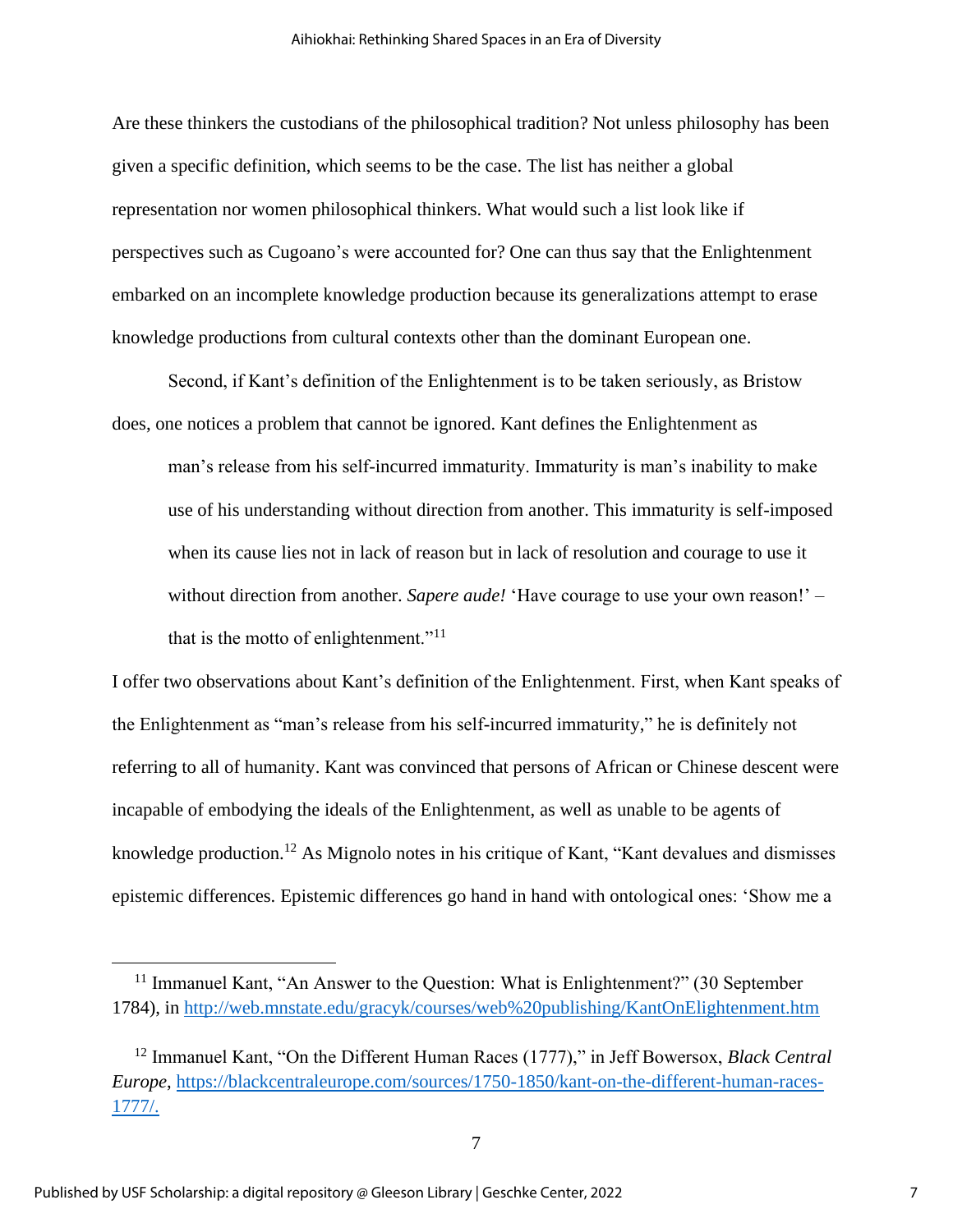Negro that has shown talent,' or "What trilling grotesqueries do the verbose and studied compliments of Chinese contain!"<sup>13</sup> Second, Kant displays a false understanding of the human person. Kant believes, as do many Western thinkers of the Enlightenment, that the human person is ontologically constituted as an individual and as such, must necessarily protect its turf from the collective, or the other, especially when the other is seen as a threat to the individual's selfaffirmation.

Exploring this bias for the individual further, I turn to Hannah Arendt. In her critique of René Descartes' prioritization of the thinking subject as the source of all meaning, Arendt writes, "The outstanding characteristic of Cartesian doubt is its universality, that nothing, no thought and no experience, can escape it."<sup>14</sup> Arendt makes the point that Cartesian doubt has produced "two nightmares" that continue to radically define our world and our existence. The first is the doubt that defines "the reality of the world as well as of human life.… The other concerns the general human condition."<sup>15</sup> Though Arendt does not spell this out, Cartesian doubt creates the possibility and the coloniality of power that allow the gaze of the individual(istic) subject to strip away the inherent dignities of the universe and its content. When one studies closely the emergence of European imperialistic ambitions in the era of industrialization, one notices that there is a close connection between the Cartesian *cogito ergo sum* (I think therefore I am) and a thinking process that reduces the given inherent otherness of the universe to the biased conclusions of the subject. "Subject" is understood here to mean agents or systems of

8

<sup>13</sup> Mignolo, *The Darker Side of Western Modernity*, 205.

<sup>14</sup> Hannah Arendt, *The Human Condition*, 2d ed., new foreword by Danielle Allen, introd. Margaret Canovan (Chicago and London: University of Chicago Press, 2018), 275.

<sup>15</sup> Arendt, *The Human Condition*, 277.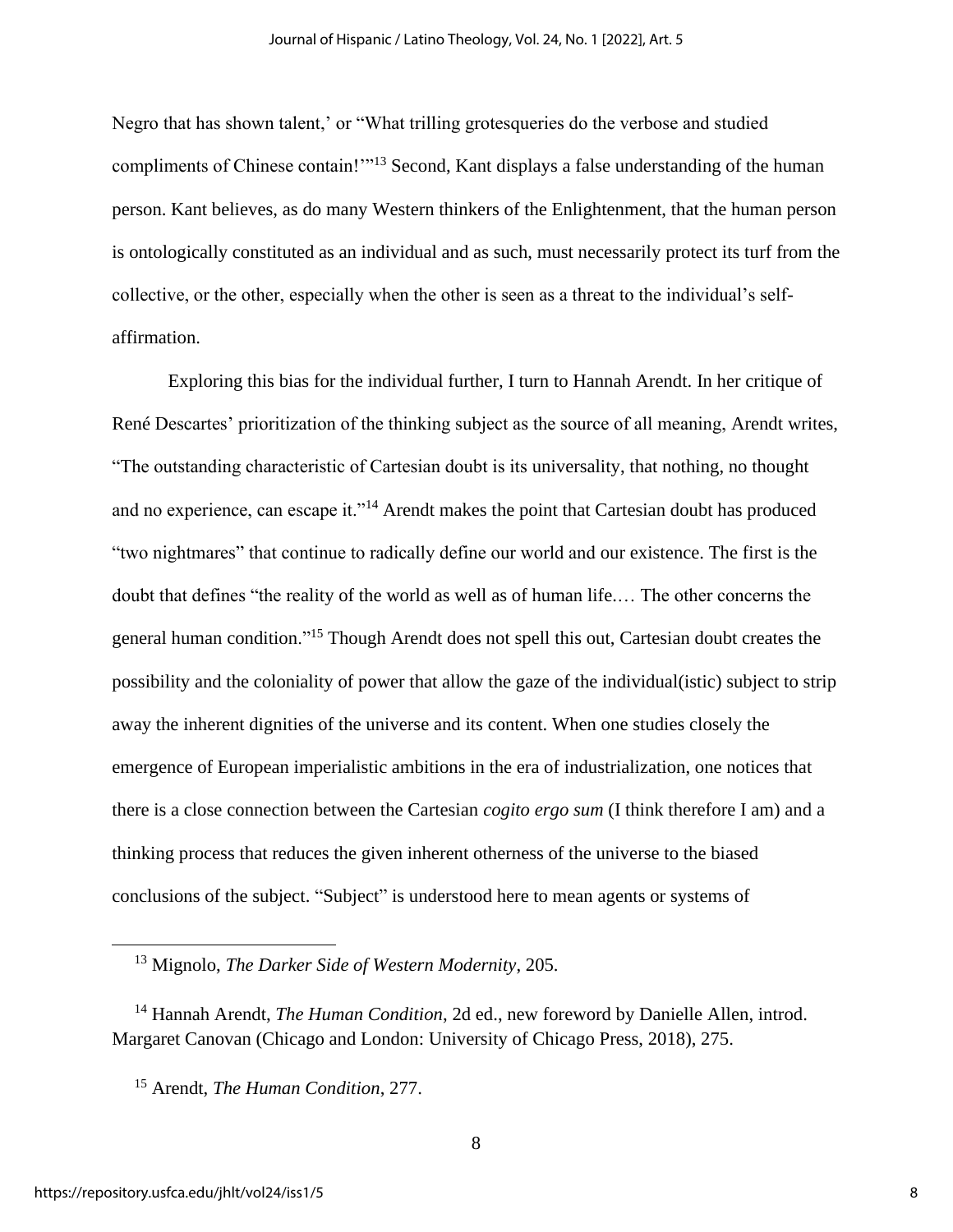imperialism, and these include the actual production of knowledge and recognition of knowledge; the recognition of the contours of history; the removal of spirituality from shared spaces and the enthronement of a new type of secular religion that is exploitative–capitalism; the reimagination of the economic order, moving away from European feudalism into the European era of exploration and exploitation that culminated in the trans-Atlantic slave trade, the era of colonialism, neo-colonialism; and the capitalist system operating even to this day. Cartesian doubt is very much at play in Kant's understanding and definition of the Enlightenment. Cartesian doubt, while delegitimizing the claim to knowledge production by non-European cultures and societies, affirms the primacy of the European subject as the source of knowledge production.

The second observation from reading Kant's definition of the Enlightenment has to do with a false sense of "the human condition," if I may use the term coined by Arendt. Arendt's explanation of Cartesian doubt offers a clear understanding of Kant's definition of the Enlightenment. She notes:

Introspection, as a matter of fact, not the reflection of man's mind on the state of his soul or body but the sheer cognitive concern of consciousness with its own content (and this is the essence of the Cartesian *cogitation*, where *cogito* always means *cogito me cogitare*) must yield certainty, because here nothing is involved except what the mind has produced itself; nobody is interfering but the producer of the product, man is confronted with nothing and nobody but himself.<sup>16</sup>

Descartes never addresses the fact that the content of cognition is itself derived from the spaces that the thinking subject occupies. Those realities defining the content of cognition are a

<sup>16</sup> Arendt, *The Human Condition*, 280.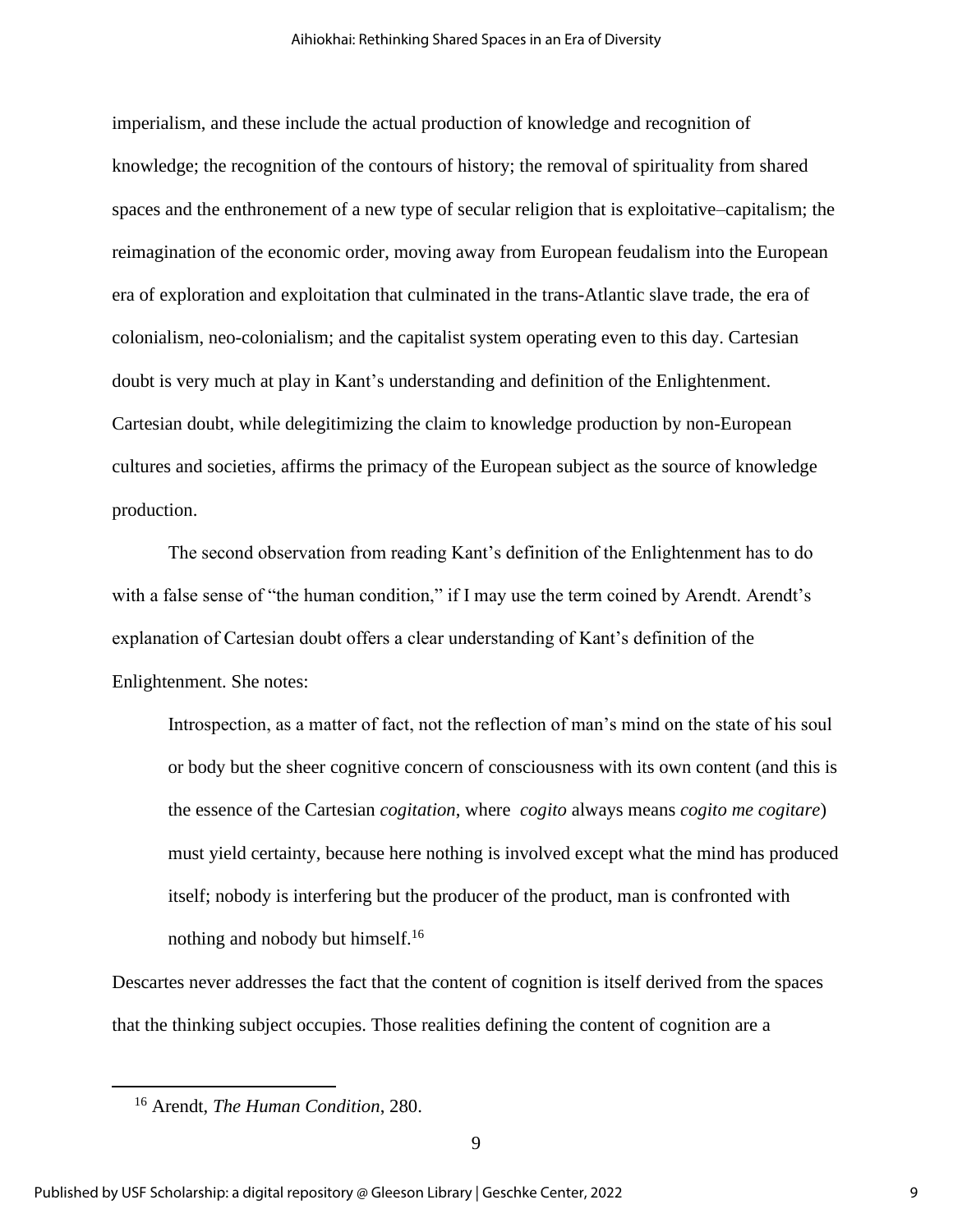legitimate proof of the fact that the human person is radically defined by an ontology of relationality. As Emmanuel Levinas writes,

to address someone expresses the ethical disturbance produced in me, in the tranquility of the perseverance of my being, in my egotism as a necessary state, by the interruption of the 'conatus essendi' [effort to be] (an expression of the being of being in Spinoza).… Thinking the other person is a part of the irreducible concern for the other. Love is not consciousness. It is because there is a vigilance before the awakening that the *cogito* is possible, so that ethics is before ontology. Behind the arrival of the human there is already the vigilance for the other. The transcendental *I* in its nakedness comes from the awakening by and for the other. $17$ 

In other words, to speak of the subject is to immediately acknowledge an identity of subjectivity that always comes from the other who, although existing outside of the subject, evokes an ethical responsibility within the subject toward that other. There is no subject unless there is first the other. To then deny authentic rationality to those of African and Chinese descent, as did Kant in his understanding of the Enlightenment and its consequent knowledge production, is to speak of an incomplete narrative. To deny the otherness of reality outside of cognition as found in Cartesian doubt is to ignore the fact that consciousness never occurs in a vacuum. It may be relevant to take seriously the observations by Boaventura de Sousa Santos about contemporary society: "Today the sociology of absences is the inquiry into the ways colonialism, in the form of the colonialism of power, knowledge, and being, operates together with capitalism and

<sup>17</sup> Emmanuel Levinas, *Alterity and Transcendence*, trans. Michael B. Smith (New York: Columbia University Press, 1999), 97 – 98.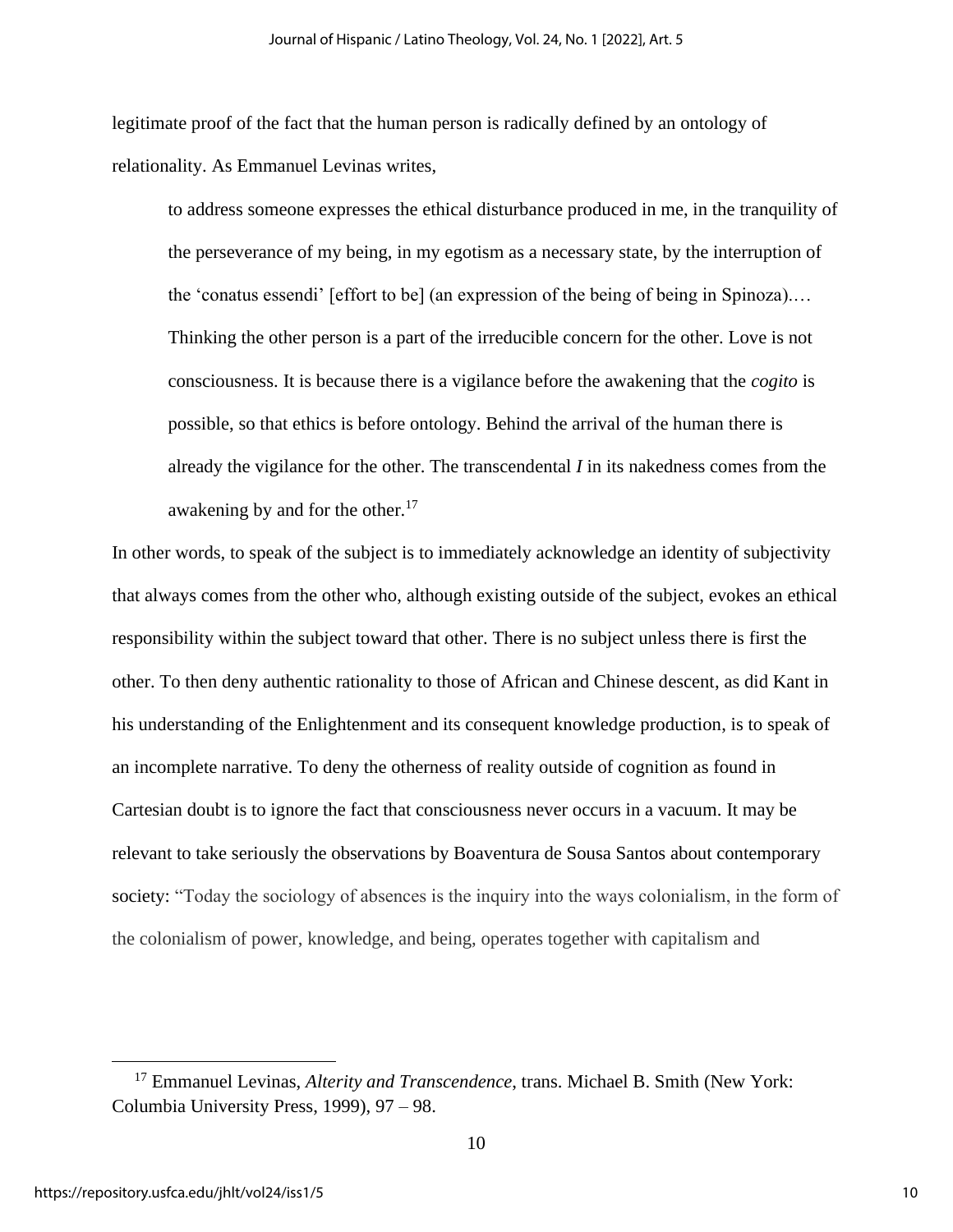patriarchy to produce abyssal exclusions, that is, to produce certain groups of people and forms of social life as nonexistent,"<sup>18</sup>

A third consequence of embracing the hegemonic logic of the Enlightenment tradition is this: The bias for introspection as a pathway to a particular understanding of knowledge production within the Enlightenment tradition is itself a delegitimizing force that renders the ones appropriating such a bias victims of erasure themselves. In his introduction to Albert Memmi's *The Colonizer and the Colonized*, Jean-Paul Sartre offers a relevant insight. Though his focus is on the relationship between the colonizer and the colonized, it is pertinent to the argument I am making. In Sartre's words,

moments of colonialism, they sometimes condition one another and sometimes blend. Oppression means, first of all, the oppressor's hatred for the oppressed. There exists a solitary limit to this venture of destructiveness, and that is colonialism itself. Here the colonizer encounters a contradiction of his own: "Were the colonized to disappear, so would colonization–with the colonizer" There would be no more subproletariat, no more over-exploitation.… The impossible dehumanization of the oppressed … becomes the alienation of the oppressor.<sup>19</sup>

Sartre sheds light on how the anthropological vision of the oppressed by the oppressor defines the very existence of the identity the oppressor has acquired via the oppressive structures. Consequently, any form of liberation of the oppressed must necessarily lead to the death of the current identities of the oppressor. It must necessarily lead to a double form of liberation, one for

<sup>18</sup> Boaventura de Sousa Santos, *The End of the Cognitive Empire: The Coming of Age of Epistemologies of the South* (Durham, NC and London: Duke University Press, 2018), 25.

<sup>19</sup> Jean-Paul Sartre, Introduction (trans. Lawrence Hoey), in Albert Memmi, *The Colonizer and the Colonized*, exp. ed. (Boston: Beacon, 1967), xxvii - xxviii.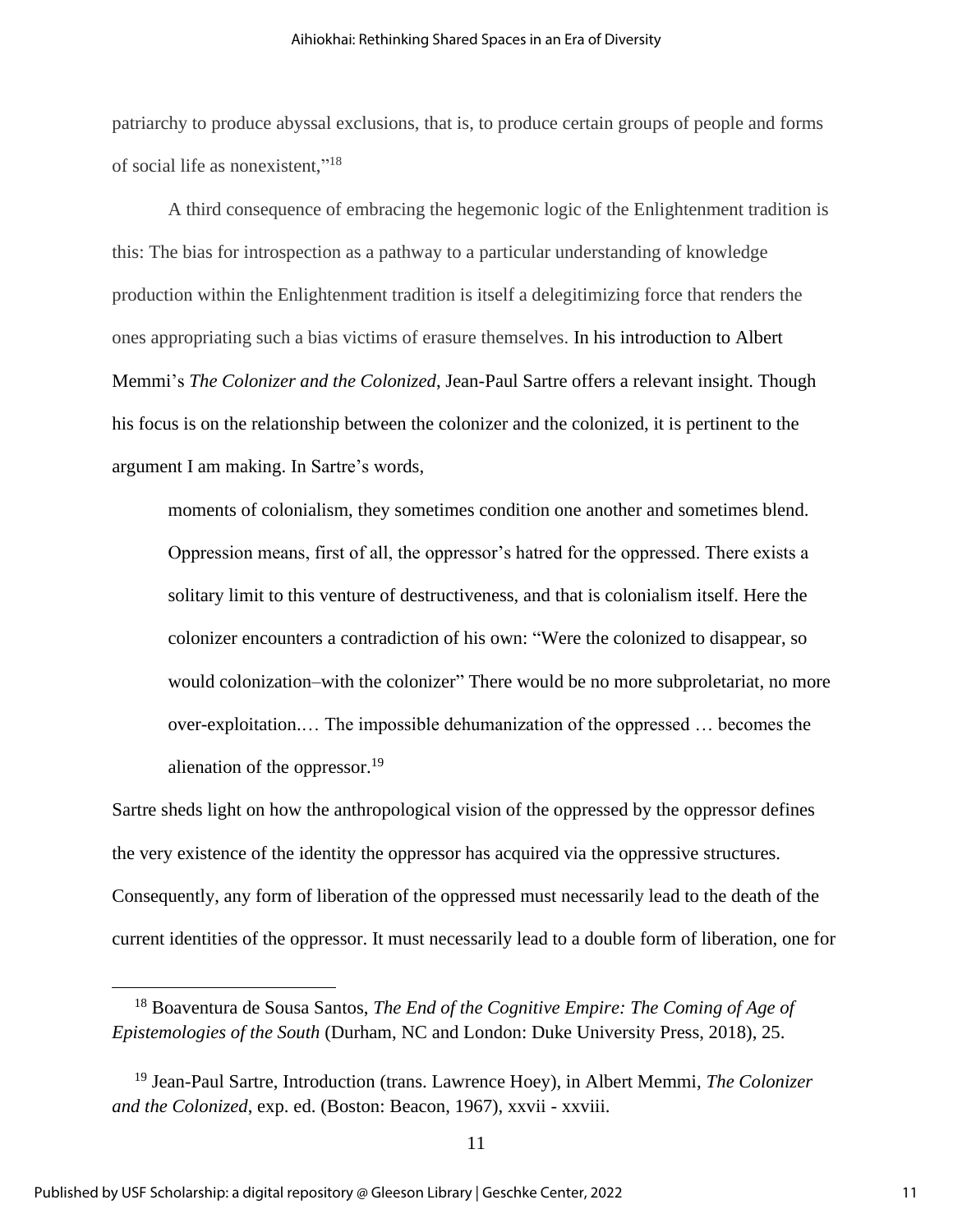the oppressed and the other for the oppressor. This point thus makes it vital for a reengagement with the Enlightenment tradition to take place in such a manner that what has been erased by this Western European tradition be given its legitimate place if we are to understand fully the breadth and depth of our diverse human experiences and ways of living our lives in shared spaces.

Fourth, at the heart of the Enlightenment tradition is a response to the social understanding of religion. For Kant, who is considered the face of the Enlightenment due to how deeply his views have shaped the Enlightenment tradition,<sup>20</sup> religion is about controlling public behavior in society and thus leads to the restricting of human freedom. A sure way to overcome this restriction is to insist on the right of the individual to be the source and guide of their life and destiny. In Kant's words, "I have placed the main point of enlightenment–the escape of men from their self-imposed immaturity–chiefly in matters of religion because our rulers have no interest in playing guardian with respect to the arts and sciences and also because religious incompetence is not only the most harmful but also the most degrading of all."<sup>21</sup> Without denying the fact that religion has sometimes been used and is even being used today as a deliberate form of social control (a good example is the history of the tensions arising in northeastern Nigeria with regard to the agenda of the religiously fundamentalist group, Boko Haram, to control that region of the country and force everyone to embrace its version of political Islam), to simply reduce all religions to the level of pietistic tools for social control that go against the demands of rationalism reveals a shortsighted understanding of the place of religion in human society. Furthermore, by positioning religion as a problematic reality that

<sup>20</sup> Phil Badger, "What's Wrong with The Enlightenment? *Philosophy Now* 79 (2010), [https://philosophynow.org/issues/79/Whats\\_Wrong\\_With\\_The\\_Enlightenment.](https://philosophynow.org/issues/79/Whats_Wrong_With_The_Enlightenment)

<sup>&</sup>lt;sup>21</sup> Kant, "What is Enlightenment?"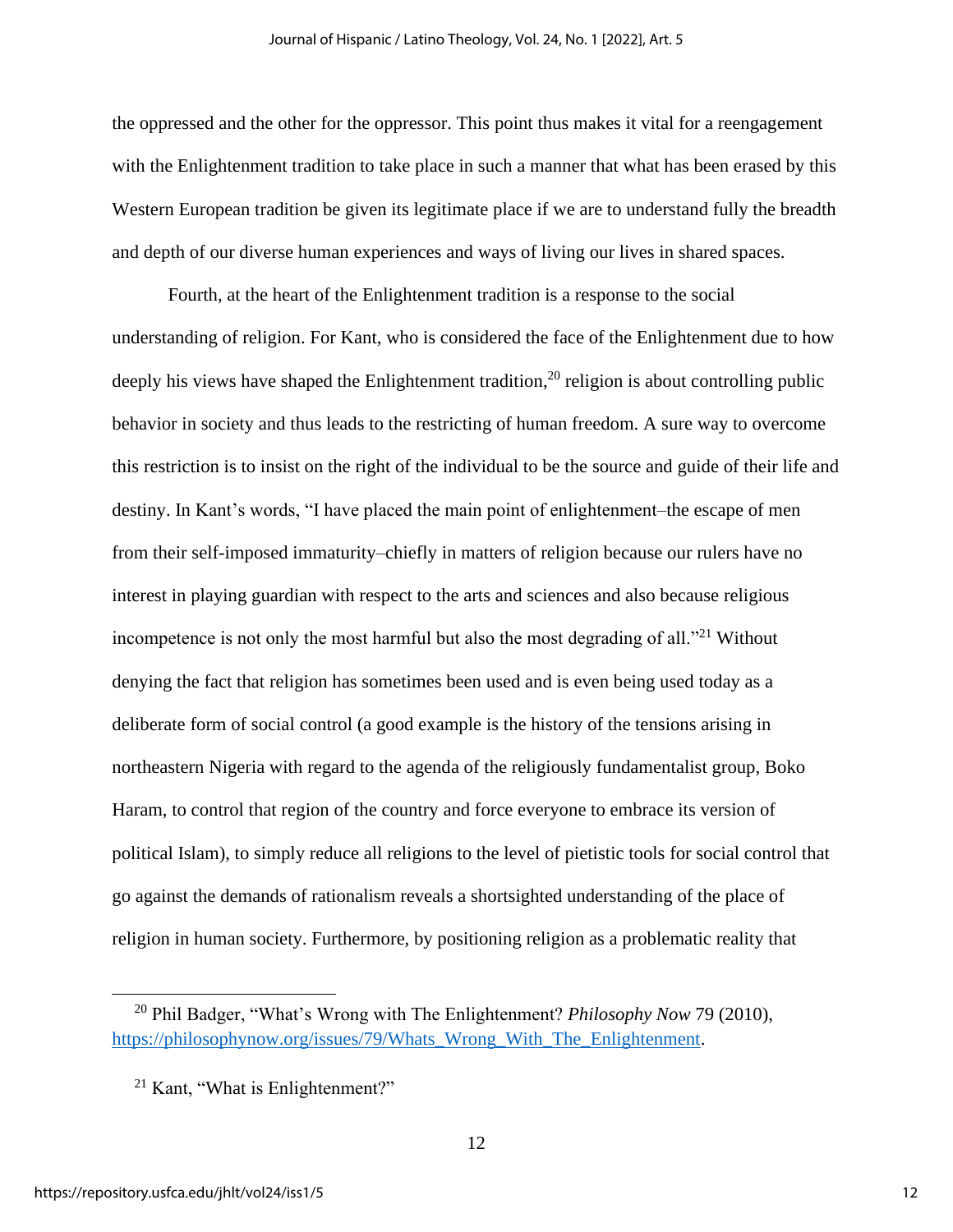hinders both individual self-affirmation and the primacy of reason, Kant's logic—one that seems to be at the center of the Enlightenment tradition—delegitimizes a humanity that appropriates the relevance and truths of religion. This becomes even more evident when one studies closely the colonizing imagination of cultures and peoples by European missionaries and colonizers. Such cultures and peoples become, in the words of Walter Mignolo, victims of European "imperial epistemology" that tends to "roll over epistemic differences."<sup>22</sup> To do this cleverly, imperial epistemology "invents such terms as *tradition*, *folklore*, and *myth*" as descriptors of cultural knowledge production by cultures and peoples from other continents. It reduces those cultures and peoples to epistemic footnotes while prioritizing the knowledge production of cultures and people from Europe (Whites).

Fifth, the Enlightenment tradition is deeply cultural, with a geopolitical agenda that universalizes the European intellectual tradition as though it were an *a priori* truth. The logic of imperial epistemology is grounded in the bias against that which is not European. The following axiom captures the logic of European imperial epistemology: *Outside of Europe there is no knowledge; rather, there is simply opinion*. Buying into such a proposition allows for the erasure of the reality of pluralism, whether religious or cultural. This axiom legitimizes the desire to want to Europeanize the other, be it the individual or society. The French colonial principle of assimilation is a testament to this imperial agenda of Europeanizing the other. Franz Fanon captures this logic of the Europeanizing of the other perfectly when he writes about the assimilation of the Antillean man into the French cultural way of life and logic of knowledge production:

<sup>22</sup> Mignolo, *The Darker Side of Western Modernity*, 206.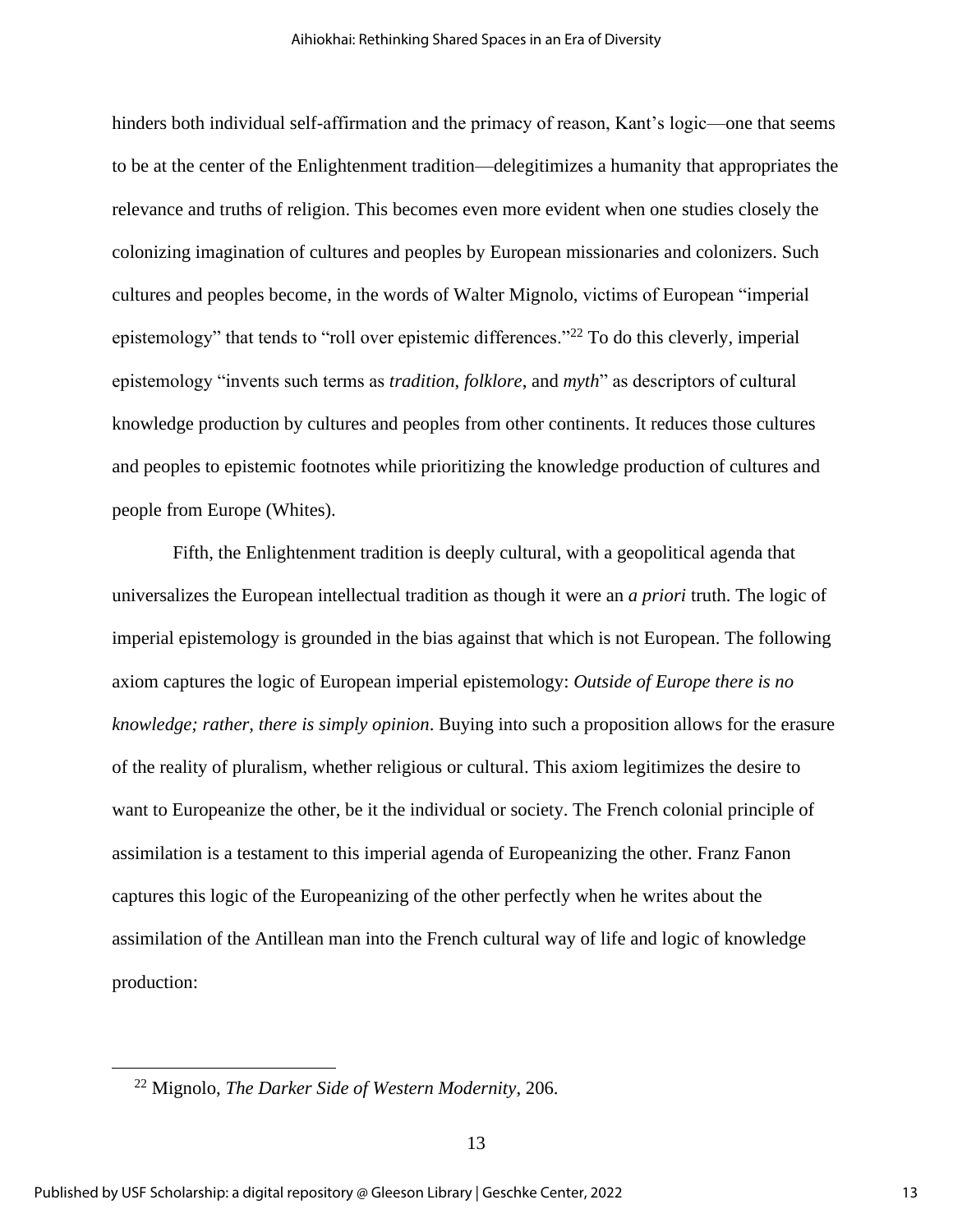All they ask of the black man is to be a good nigger; the rest will follow on its own. Making him speak pidgin is tying him to an image, snaring him, imprisoning him as the eternal victim of his own essence, of a *visible appearance* for which he is not responsible. And of course, just as the Jew who is lavish with his money is suspect, so the black man who quotes Montesquieu must be watched.… When a black man speaks of Marx, the first reaction is the following: "We educated you and now you are turning against your benefactors. Ungrateful wretches! You'll always be a disappointment." … The fact is that the European has a set idea of the black man, and there is nothing more exasperating than to hear: "How long have you lived in France? You speak such good French." … There is nothing more sensational than a black man speaking correctly, for he is appropriating the white world.… The black man has put himself on an equal footing; the game is no longer possible; he's a pure replica of the white man, who has to surrender to the facts.

Fanon continues:

After everything has just been said, it is easy to understand why the first reaction of the Black man is to say *no* to those who endeavor to define him. It is understandable that the Black man's first action is a *reaction*, and since he is assessed with regard to his degree of assimilation, it is understandable too why the returning Antillean speaks only French: because he is striving to underscore the rift that has occurred. He embodies a new type of man whom he imposes on his colleagues and family. His old mother no longer understands when he speaks of her pj's, her ramshackle dump, and her lousy joint. All that embellished with the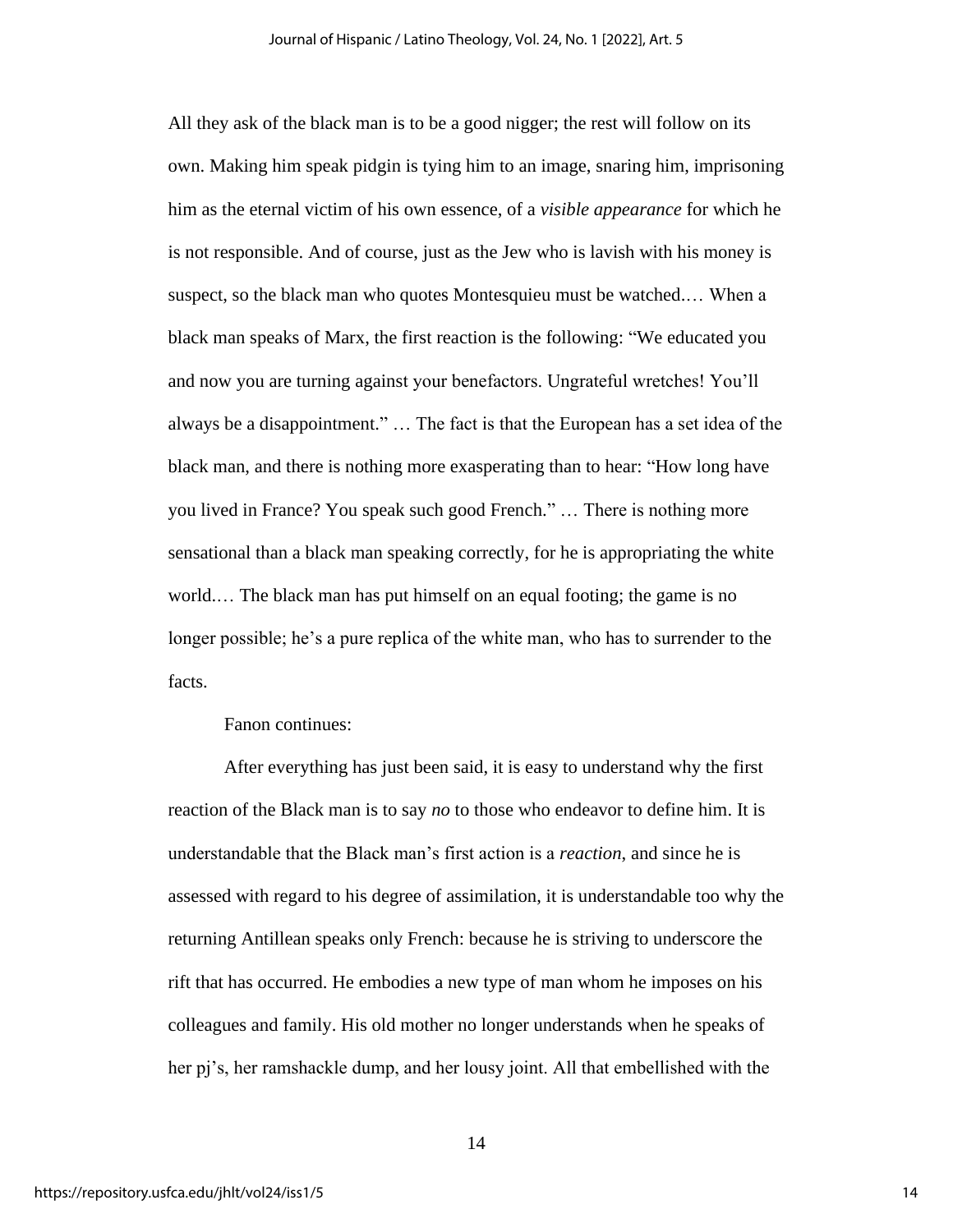appropriate accent…. The Antillean returning from the *metropole* speaks in Creole if he wants to signify that nothing has changed. It can be sensed on the docks where friends and relatives are waiting for him–waiting for him not only in the literal sense, but in the sense of waiting to catch him out. They need only one minute to make their diagnosis. If he says: "I am so happy to be back among you. Good Lord, it's so hot in this place; I'm not sure I can put up with it for long," they have been forewarned–it's a European who's come back.<sup>23</sup>

If the Enlightenment tradition hopes to birth forth a vision of the human that is truly enlightened, it must reject the generalizing view of religion as something that does harm to the human person as a creature defined by rationality. To do this, an intentional embrace of a decolonial epistemology is needed. As Mignolo argues, this means that one makes the "necessary shift of the geography of reason and to start reasoning from the senses and experiences of people like Cugoano."<sup>24</sup> Why this epistemic shift? Mignolo argues the following: "Knowledge is of the essence. Thus, coloniality of knowledge means not that modern knowledge is colonized, but that modern knowledge is epistemically imperial and … devalues and dismisses epistemic differences."<sup>25</sup> Furthermore, rather than a shift into the domain of comparative epistemological methodology that Mignolo argues has "served the interest of Western epistemology to remain on top, controlling all other forms of knowledge," he argues for a

<sup>23</sup> Franz Fanon, *Black Skin, White Masks*, trans. Richard Philcox (New York: Grove, 2008), 18–20.

<sup>24</sup> Mignolo, *The Darker Side of Western Modernity*, 205.

<sup>25</sup> Mignolo, *The Darker Side of Western Modernity*, 205.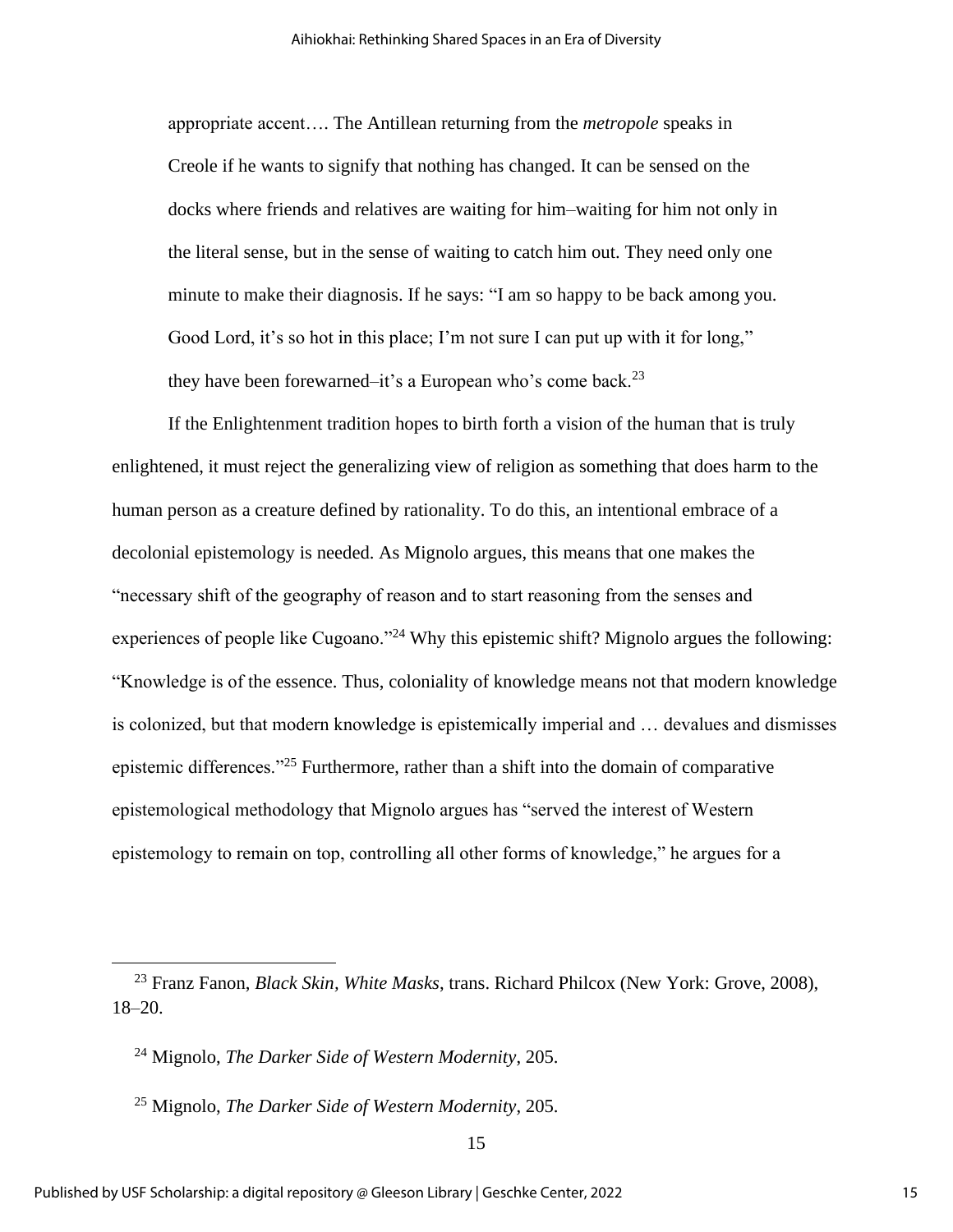"Panikkaran imparative [sic] method."<sup>26</sup> This method, according to Raimon Panikkar, is "the effort at learning from the other and the attitude of allowing our own convictions to be fecundated by insight of the other."<sup>27</sup> Furthering Panikkar's thought, Mignolo makes a distinction between the comparative method and the imparative method. In his words, "in contradistinction to the *comparative* method, which privileges dialectics and argumentative reasoning (system and architectonic), the *imparative* method (for Panikkar, diatopical hermeneutics) focuses on dialogue, praxis, and existential encounters–that is, reasoning from the senses and, in my argument, from the locations of the bodies in the colonial matrix of power."<sup>28</sup>

Why diatopical hermeneutics? Panikkar argues that "Diatopical hermeneutics stands for the thematic consideration of understanding the other without assuming that the other has the basic self-understanding as I have. The ultimate human horizon, and not only different contexts, is at stake here."<sup>29</sup> As noted by Mignolo. "my understanding of the other may be, and often is, irrelevant to how the ones understood by me understand themselves and of how they would understand me trying to understand them."<sup>30</sup> An appropriation of the imparative method advocated by Panikkar offers a pathway for arguing for the relevance of spirituality, broadly understood, as a means for legitimizing the role of religion in shaping the human person as a

<sup>30</sup> Mignolo, *The Darker Side of Western Modernity*, 61.

<sup>26</sup> Mignolo, *The Darker Side of Western Modernity*, 208.

<sup>27</sup> Raimon Panikkar, "Aporias in the Contemporary Philosophy of Religion," *Man and World* 13, nos. 3–4 (1980): 370.

<sup>28</sup> Mignolo, *The Darker Side of Western Modernity*, 208.

<sup>29</sup> Raimon Panikkar, *Myth, Faith and Hermeneutics: Cross Cultural Studies* (New York: Paulist, 1980), 9.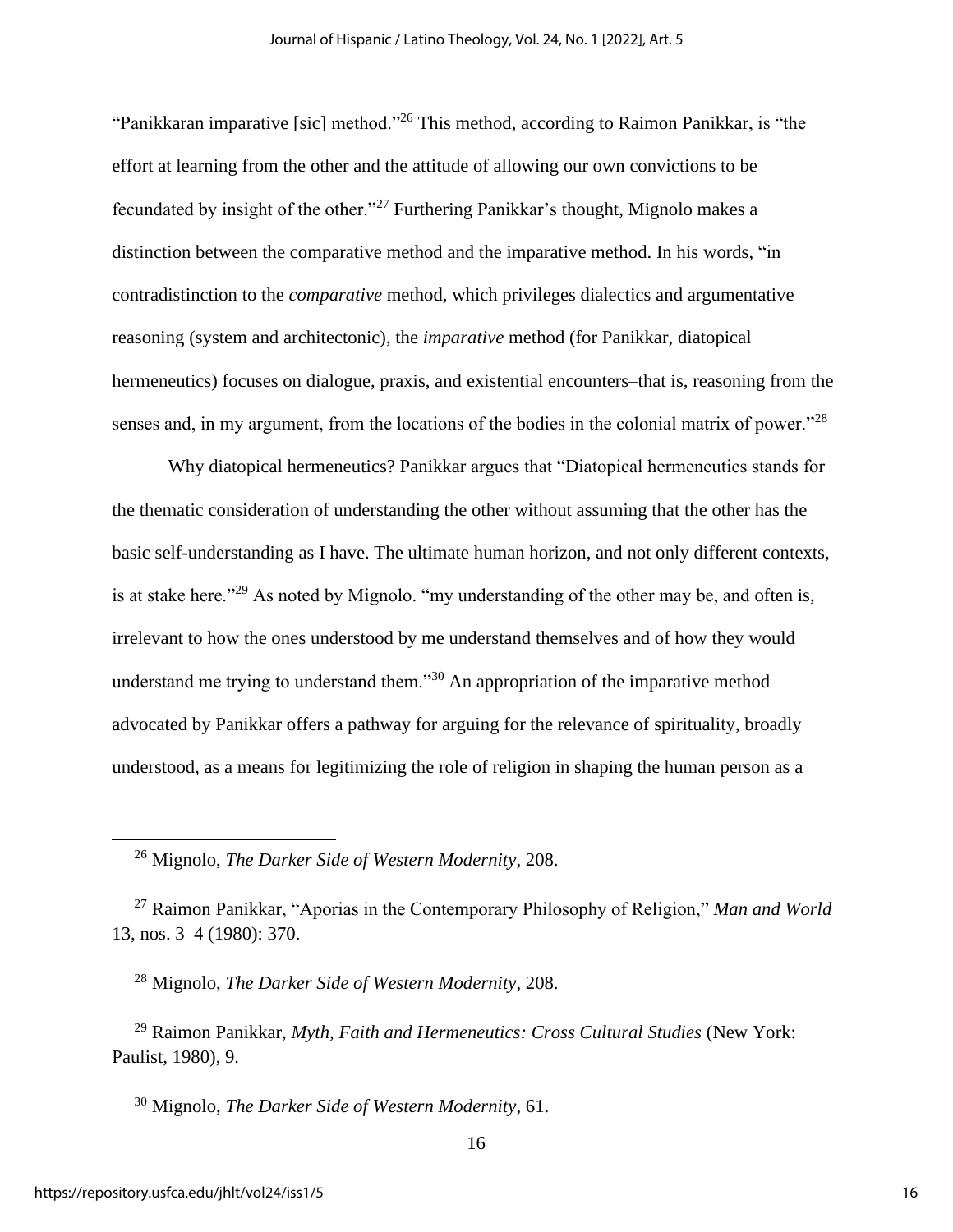creature occupying social spaces. On that note, it is proper to explain the human through the eyes of religion.

#### **Rethinking the Human: Making a Case for Inclusive Spirituality**

The Second Vatican Council (1962-1965), a church council convoked by Pope John XXIII, was primarily interested in responding to the signs of the times. The world of the twentieth century was trying to figure itself out after the traumas of two world wars, the enduring legacies of slavery, the exploitative policies of colonialism and neo-colonialism, the racial segregation in American society, the right of women to their own bodies, and ways of being Christian in a post-Christendom world. In light of all these challenges, the Roman Catholic Church decided to articulate a pastoral response in a manner that allowed for inclusivity and engagement with the world after centuries of paranoid flight from the world. Among the questions raised by the Council was how to articulate a vision of the human that was truly free. Whereas the Enlightenment tradition had defined freedom as a rejection of religion and an embrace of rationality, the Council chose to center religion within the discourse of human freedom. Thus, in the conciliar document *Dignitatis Humanae*, the Council declared the following:

The right to religious freedom has its foundation in the very dignity of the human person as this dignity is known through the revealed word of God and by reason itself. This right of the human person to religious freedom is to be recognized in the constitutional law whereby society is governed and thus it is to become a civil right.… Therefore the right

17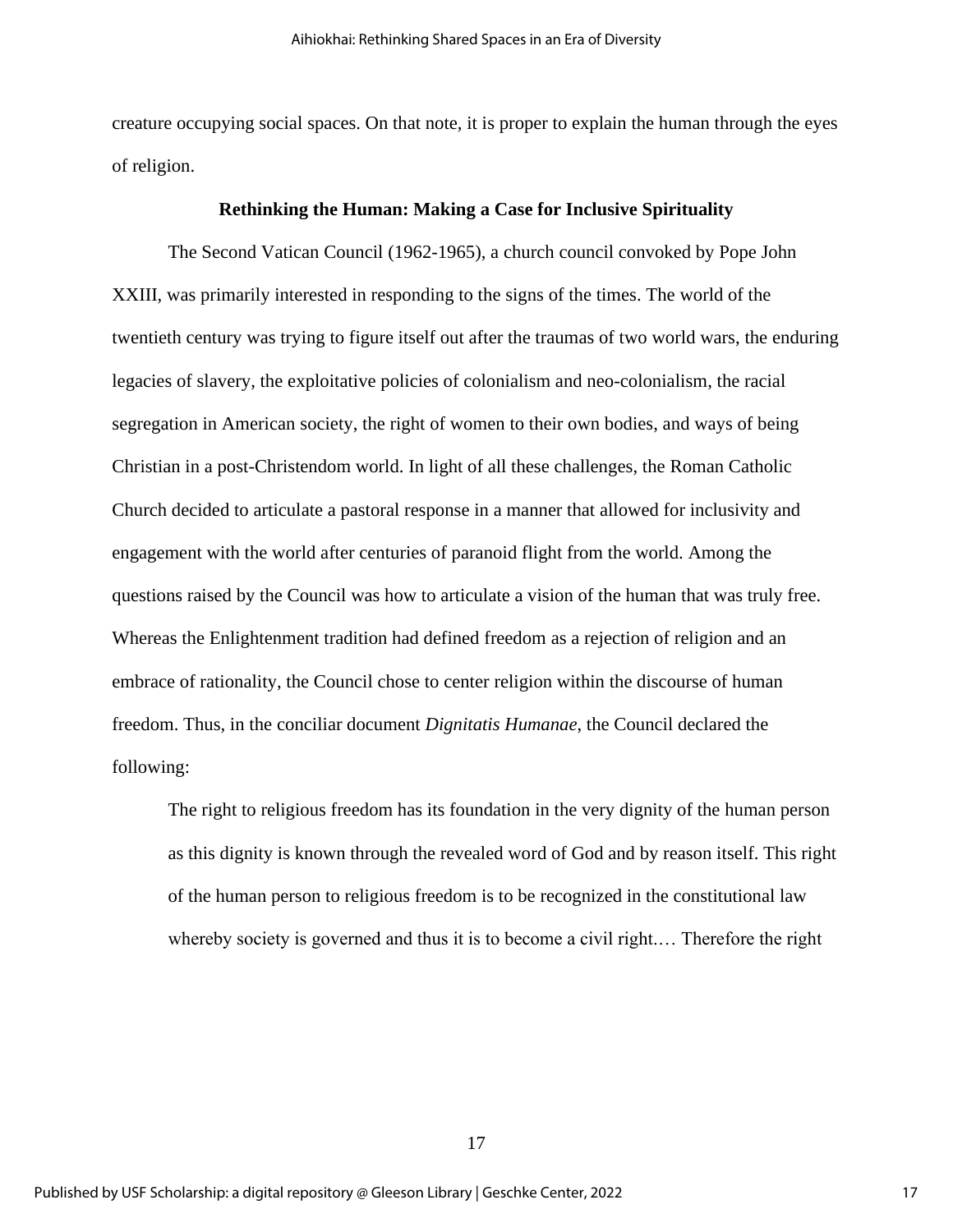to religious freedom has its foundation not in the subjective disposition of the person, but in his very nature. $31$ 

By locating religious freedom within the very constitution of human nature, the Council opened up the pathway for the possibility of embracing religious diversity as a way of being fully human. The previously held view of privileging Roman Catholicism as the only way to be authentically religious was no longer tenable. Diversity is inherently part of the human condition. Even within the framework of religious freedom, the primacy of religious diversity is to be upheld. Hence, the Council taught,

the Vatican Council declares that the human person has a right to religious freedom. This freedom means that all men are to be immune from coercion on the part of individuals or of social groups and of any human power, in such wise that no one is to be forced to act in a manner contrary to his own beliefs, whether privately or publicly, whether alone or in association with others, within due limits. $32$ 

What are the implications of arguing that human freedom also involves freedom to practice religion? Is the religious dimension of the human within the private domain only? The Council argued to the contrary. If the human person is ontologically constituted by a sense of yearning for God, then in order to be authentically human, one has to embrace one's religiosity in all aspects and places where human life plays out. With this understanding in mind, the

<sup>31</sup> Second Vatican Council, *Dignitatis Humanae* (Declaration on Religious Freedom), 2. [https://www.vatican.va/archive/hist\\_councils/ii\\_vatican\\_council/documents/vat](https://www.vatican.va/archive/hist_councils/ii_vatican_council/documents/vat-ii_decl_19651207_dignitatis-humanae_en.html)ii decl 19651207 dignitatis-humanae en.html.

<sup>32</sup> *Dignitatis Humanae*, 2.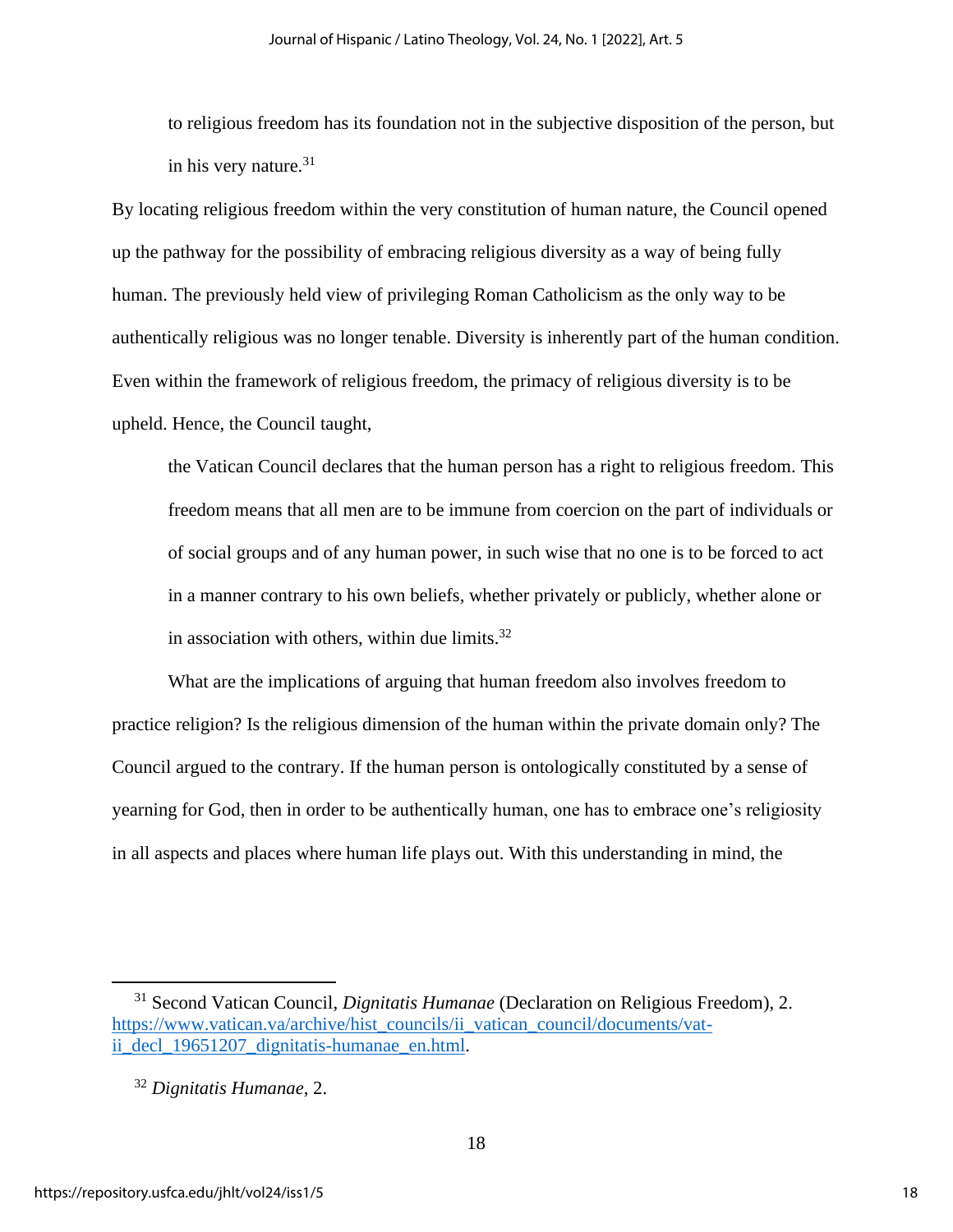Council made the following bold statement in the opening words of *Gaudium et Spes*, the Pastoral Constitution on the Church in the Modern World:

The joys and the hopes, the griefs and the anxieties of the men of this age, especially those who are poor or in any way afflicted, these are the joys and hopes, the griefs and anxieties of the followers of Christ. Indeed, nothing genuinely human fails to raise an echo in their hearts. For theirs is a community composed of men. United in Christ, they are led by the Holy Spirit in their journey to the Kingdom of their Father and they have welcomed the news of salvation which is meant for every man. That is why this community realizes that it is truly linked with mankind and its history by the deepest bonds. $33$ 

The affirmation of religious freedom calls for a particular way of being in the world. This is at the heart of the statement articulated above by the Council. If the concern of the church is the well-being of all humans in God's world, then Christians ought to take seriously holistic wellbeing and not just some aspects of human development. On this note, Pope Paul VI further elaborated the vision of the Church in a world in need of reimagination to allow for the flourishing of all persons. In his words:

The development we speak of here cannot be restricted to economic growth alone. To be authentic, it must be well rounded; it must foster the development of each man and of the whole man. As an eminent specialist on this question has rightly said: "We cannot allow economics to be separated from human realities, nor development from civilization in

<sup>33</sup> Second Vatican Council, *Gaudium et Spes* (Pastoral Constitution on the Church in the Modern World), 1, [https://www.vatican.va/archive/hist\\_councils/ii\\_vatican\\_council/documents/vat-](https://www.vatican.va/archive/hist_councils/ii_vatican_council/documents/vat-ii_const_19651207_gaudium-et-spes_en.html)

[ii\\_const\\_19651207\\_gaudium-et-spes\\_en.html.](https://www.vatican.va/archive/hist_councils/ii_vatican_council/documents/vat-ii_const_19651207_gaudium-et-spes_en.html)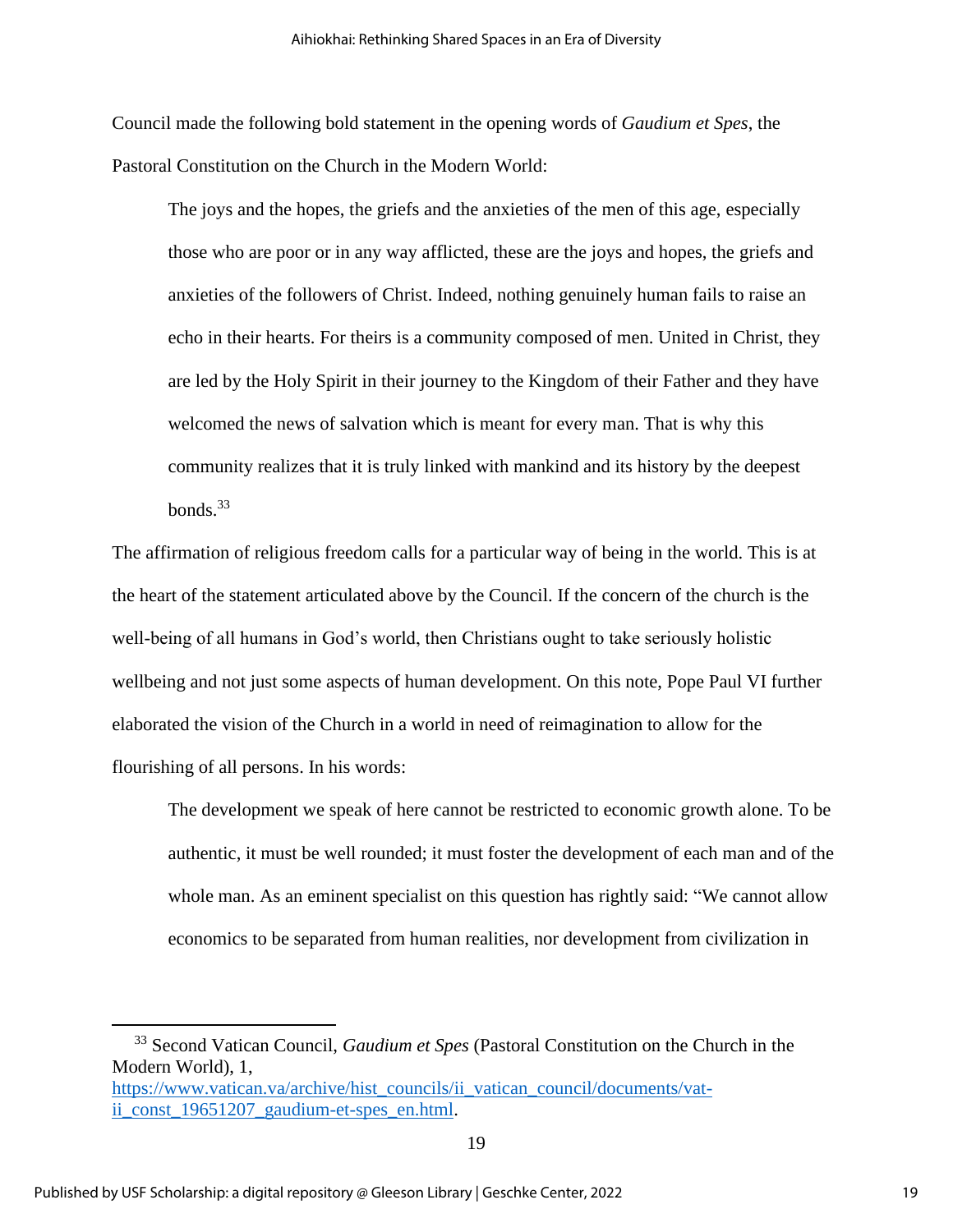which it takes place. What counts for us is man–each individual man, each human group, and humanity as a whole."<sup>34</sup>

This emphasis on holistic engagement with the human condition in a manner that allows for the flourishing of the human person is the very vision guiding the Young Men's Christian Association (YMCA) as a global organization.

The YMCA was founded in 1844 as a Christian organization by Sir George Williams. Its primary focus was to "support young people to belong, contribute and thrive in their communities" by embracing Christian principles that affirm holistic and integral formation of the human person.<sup>35</sup> The core of the Christian way of life is for Christians to become, as did Jesus Christ, the source of life for all (John 10:10). Thus, the YMCA strategically engages in the formation of young people (it is no longer exclusive to men) to allow for

empowering, inspiring and mobilizing young people to find and share their voice on the issues that matter to them and to the world. The YMCA helps young people to better themselves, to better their communities, and to better their world. It gives them the *Space* to bring about *Transformation* in themselves and their communities and make a positive difference–an *Impact* –as a result.<sup>36</sup>

<sup>35</sup> "YMCA and YMCA England,"

[https://web.archive.org/web/20170317233418/http://www.ymca.org.uk/about/ymca-ymca](https://web.archive.org/web/20170317233418/http:/www.ymca.org.uk/about/ymca-ymca-england)[england.](https://web.archive.org/web/20170317233418/http:/www.ymca.org.uk/about/ymca-ymca-england)

<sup>34</sup> Paul VI, Encyclical *Populorum Progressio*, 14. [https://www.vatican.va/content/paul](https://www.vatican.va/content/paul-vi/en/encyclicals/documents/hf_p-vi_enc_26031967_populorum.html)[vi/en/encyclicals/documents/hf\\_p-vi\\_enc\\_26031967\\_populorum.html.](https://www.vatican.va/content/paul-vi/en/encyclicals/documents/hf_p-vi_enc_26031967_populorum.html)

<sup>36</sup> *World YMCA*, "The Global YMCA Movement and the World Alliance of YMCAs: Empowering Young People–Space, Transformation, Impact," [https://www.ymca.int/about-us/.](https://www.ymca.int/about-us/) Emphases and capitalizations in the original text.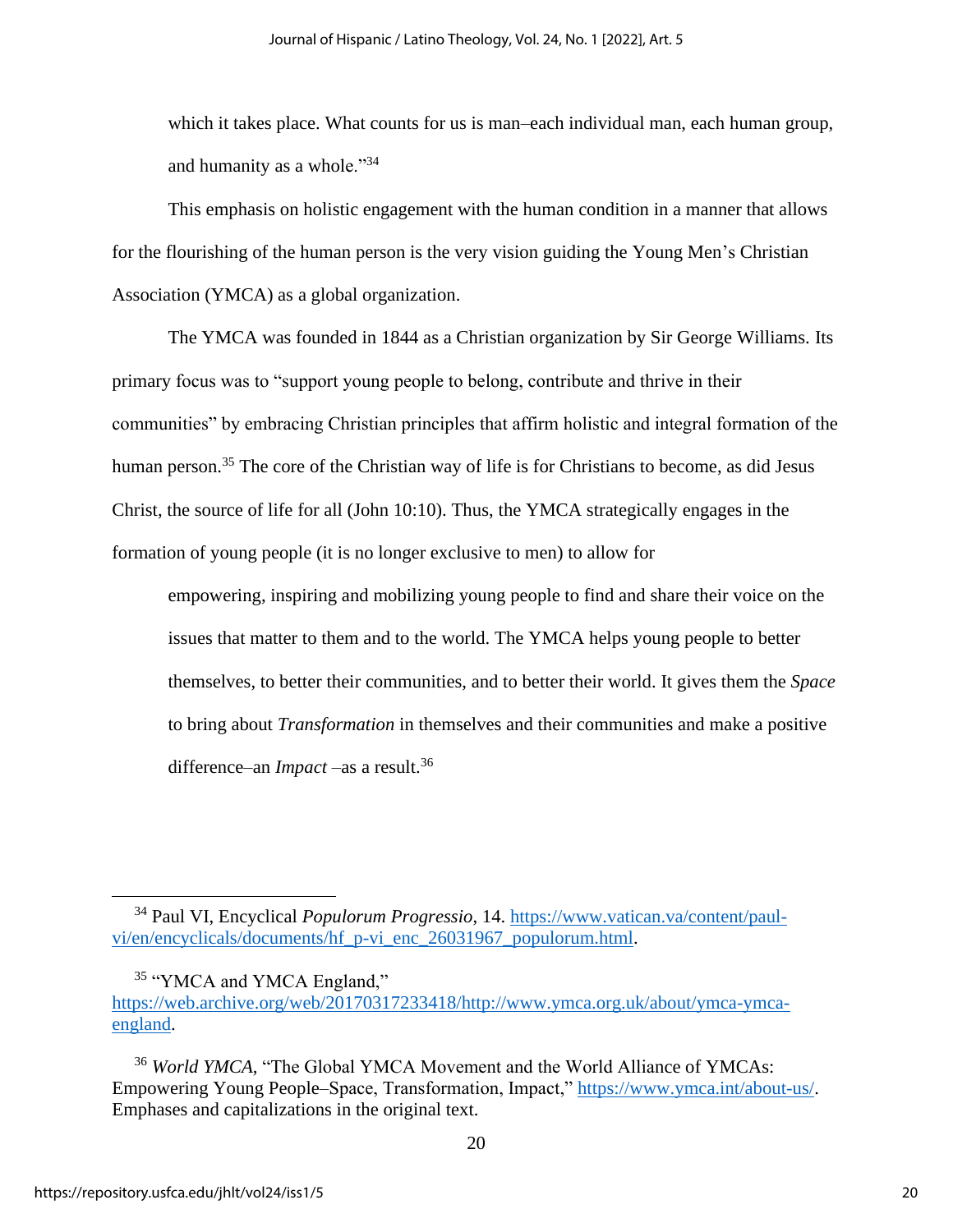It is not surprising that the YMCA continues to shape the lives of young people around the world. Four strategic areas are of concern to this movement: "Health—nurturing the young in body, mind and spirit; environment—channeling young people's commitment to climate justice and sustainability; civic engagement—amplifying youth voices and actions in communities; and employment—preparing young people for decent jobs and sustainable livelihoods."<sup>37</sup> A question thus arises in light of the current dispensation of our world: how is space to be understood in the work of the YMCA? In the Enlightenment tradition, especially the views of Kant, religion has nothing to do in the public space because religion is seen as a source of dehumanization, since it forces the human person to reject the freedom to decide their destiny. Though the YMCA's approach to the place of human activities within shared spaces has been shaped by Christian values, as is also the case with the teachings of the Roman Catholic Church, in the context of religious pluralism that plays itself out in shared spaces, a reimagination of religiosity within shared spaces is needed. For this reimagination, I turn to the insights of Terrence Tilley.

In an era of cultural, religious, and ideological pluralism, the starting point for any discourse on the transformative state of the human condition as radically defined by freedom of, or without, religion, ought to begin with a broad understanding of faith. This approach is needed today because spaces that our bodies occupy are no longer monolithic in nature. Tilley defines faith as "the relationship between one and the irreducible energizing source of meaning and center of value in one's life."<sup>38</sup> This definition allows for all human persons to consider their lives as radically oriented towards that source of purpose in their lives. This definition also moves the focus of the human from the domain of the subjective individual to the domain of the

<sup>&</sup>lt;sup>37</sup> "The Global YMCA Movement."

<sup>38</sup> Terrence W. Tilley, *Faith: What It Is and What It Isn't* (Maryknoll: Orbis, 2010), 26.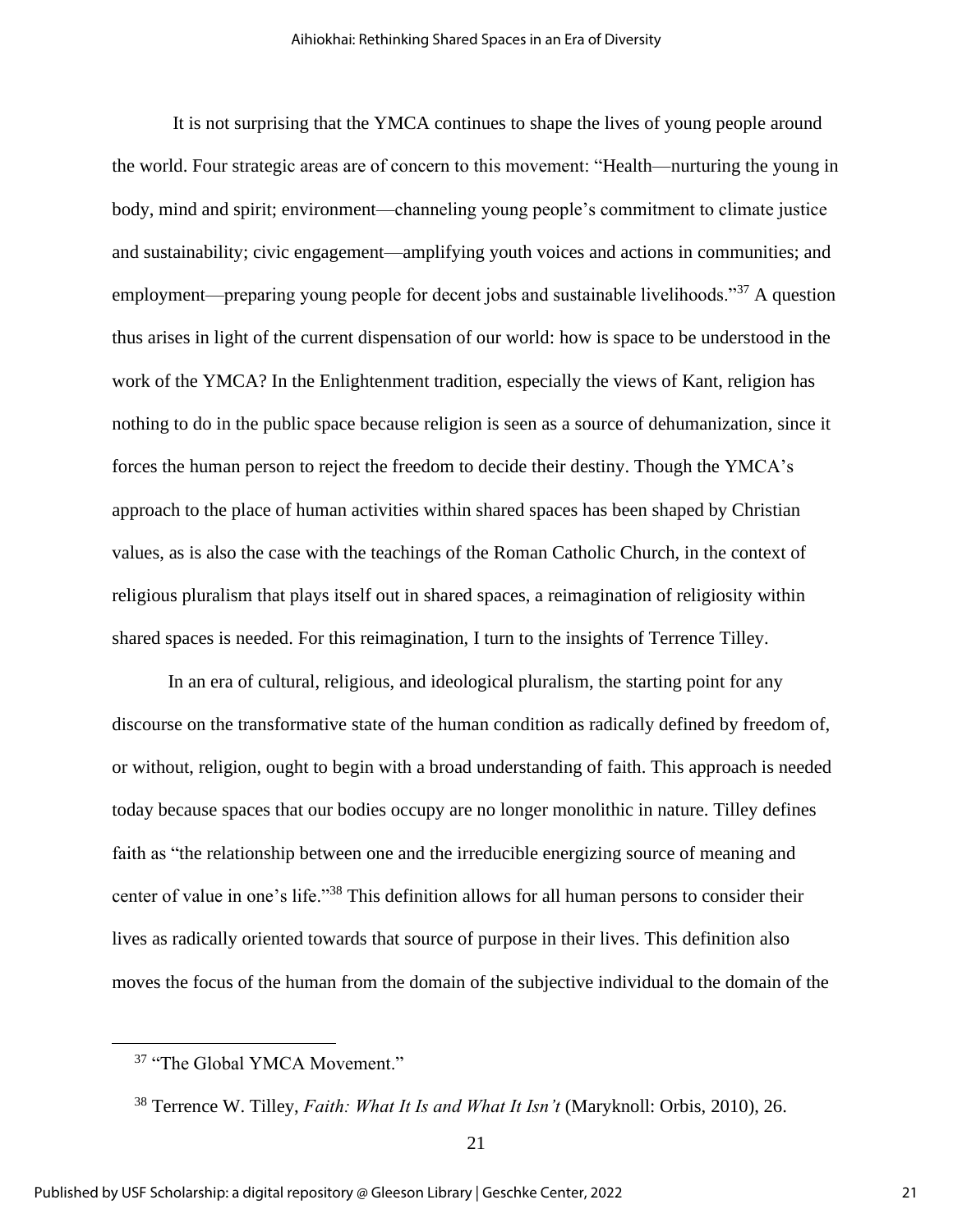other. As Tilley rightly notes, "the key to understanding the shape of my faith is how I value the status of the "other": Do I apply the Golden Rule morally because all beings are worthy of my care...?"<sup>39</sup> Faith is thus to be understood as the source of our relational connectedness with others. However, it is not any type of relational connectedness. It is the foundation of all that defines one as a creature oriented towards otherness. Quoting Dag Hammarskjöld, the former Secretary General of the United Nations, who wrote in his diary, "Give me something to die for! … Pray that your loneliness may spur you into finding something to live for, great enough to die for," Tilley calls attention to the bankruptcy inherent in a narcissistic way of living, whether within the context of religious exclusivism or that of secular rejection of relational connectedness with others.<sup>40</sup>

The orientation towards otherness that faith evokes in human beings forces one to reflect on the existential questions that Tilley perceptively articulates: "Why would we or they *die* for something? What makes a drowning child or invaded nation or dying sister or religious faith or condemned stranger or peace among nations worth risking–and perhaps sacrificing–one's life for?"<sup>41</sup> Reflecting on the mission of the YMCA in light of Tilley's explanation of faith, one has to conclude that the radical orientation towards otherness that faith evokes is the driving force behind the vision of the human that an organization such as this intends to bring about. However, to ensure that a slip into an exclusive vision of the human as a religious being understood within a particular religious tradition does not hold the imagination of the human captive in an era of

<sup>39</sup> Tilley, *Faith*, 46.

<sup>40</sup> Tilley, *Faith*, 46–48.

<sup>&</sup>lt;sup>41</sup> Tilley, Faith, 48.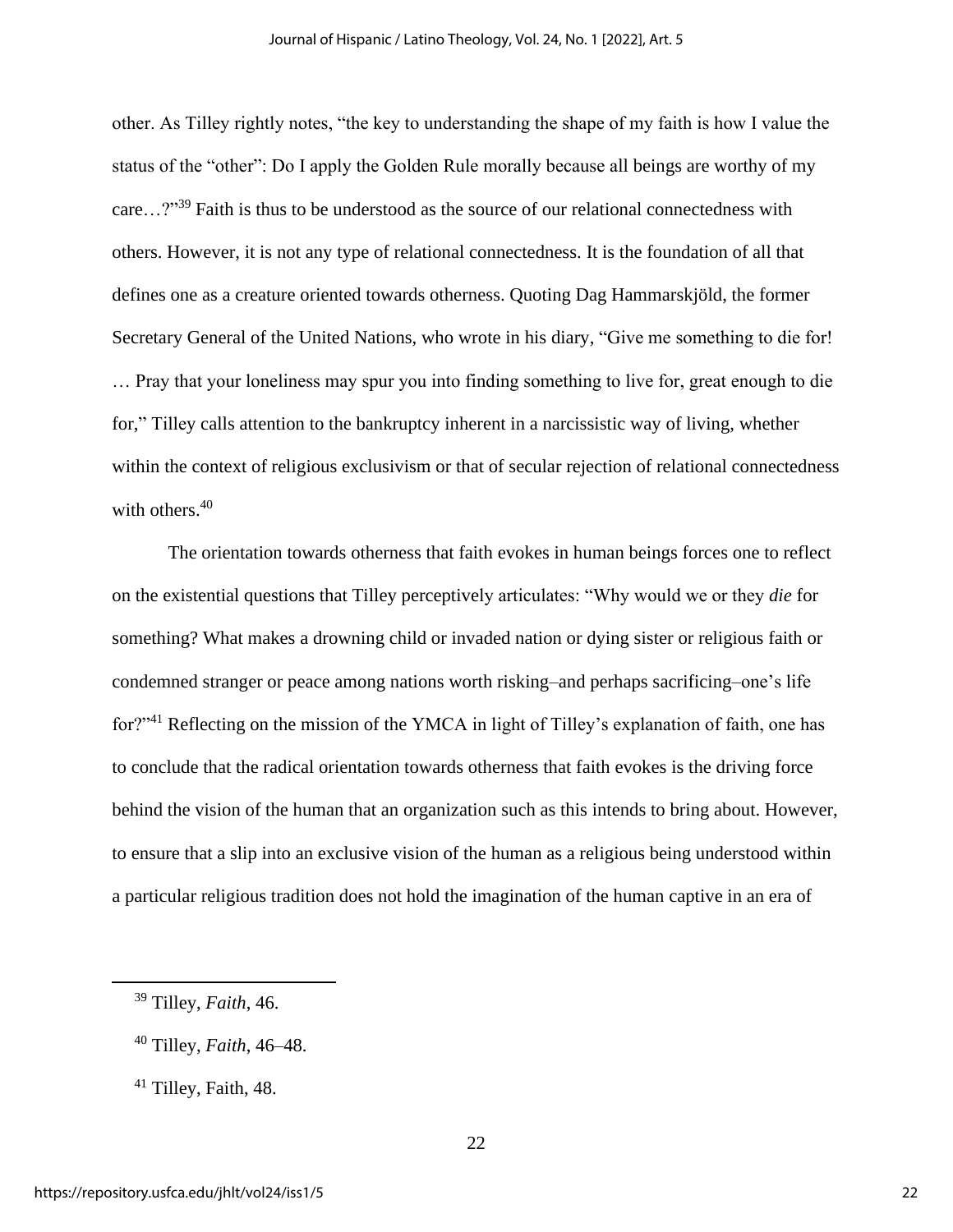reimagining shared spaces, a deliberate attempt has to be made to center faith within the context of spirituality. Here, I am using "spirituality" as a mode of interpreting one's connectedness with all that one encounters. It is to be understood as trans-religious in the way it operates in the life of the human person. Just as faith evokes relationality in the lives of all humans, whether within the context of the religious or the secular, spirituality involves a sense of awareness in that relational connectedness with that in which one has faith. Within the context of religious faith, the Constitution of the Congregation of the Holy Spirit, a Roman Catholic congregation (order) of men, defines such a spirituality as "practical union." "Practical union," it states, "is like an instinct of heart for a person who, having made the sacrifice of self, has become 'free ever after to devote himself [or herself] completely to others and to bring them along to God."<sup>42</sup>

Just as faith orients humans to otherness, practical union calls for a sense of awareness of the other that one is encountering. This awareness demands of one an existential commitment to being an agent of goodness for the other whom one encounters. It means taking seriously one's role in being an energizing source of life and meaning for others with whom one is in proximity. However, it ought to be stated categorically that the other to whom faith orients one to is not defined by the intentionality of the subject. To allow the intentionality of the subject to define the other is to create a narcissistic reflection of the subject in the other. To understand the otherness of the other toward whom the subject is oriented by faith, Jacques Derrida introduces the following insights on the conceptualization of hospitality towards the foreigner:

The foreigner is first of all foreign to the legal language in which the duty of hospitality is formulated, the right to asylum, its limits, norms, policing, etc. He has to ask for

 $42$  Congregation of the Holy Spirit under the protection of the Immaculate Heart of Mary, *Spiritan Rule of Life* (Rome: Scuola Tipografica S. Pio X, 1987), 88.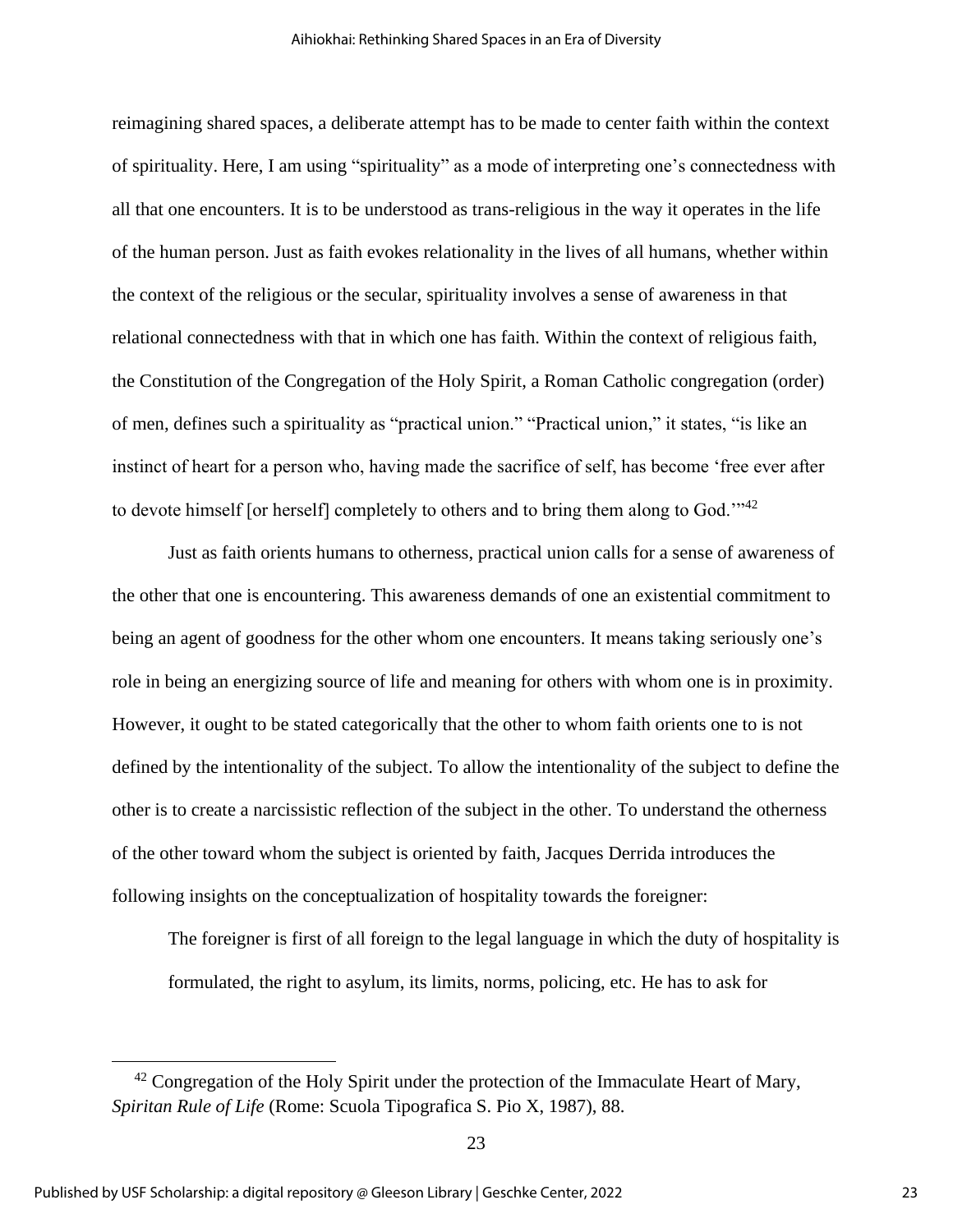hospitality in a language which by definition is not his own, the one imposed on him by the master of the house, the host, the king, the lord, the authorities, the nation, the State, the father, etc. this personage imposes on him translation into their own language, and that's the first act of violence. That is where the question of hospitality begins: must we ask the foreigner to understand us, to speak our language, in all the senses of this term, in all its possible extensions, before being able and so as to be able to welcome him into our country? If he was already speaking our language, with all that that implies, if we already shared everything that is shared with a language, would the foreigner still be a foreigner and could we speak of asylum or hospitality in regard to  $\text{him}$ <sup> $2^{43}$ </sup>

Furthering Derrida's articulation of the otherness of the other, Emmanuel Levinas argues for responsibility for the other as the legitimate form of existential orientation toward the other that faith evokes. Levinas's perspective is important because it is beyond the religious understanding of relationality. For him, ethics is first philosophy demanding that one be responsible for the other all the way. Consequently, he argues,

the tie with the Other is knotted only as responsibility, this moreover, whether accepted or refused, whether knowing or not knowing how to assume it, whether able or unable to do something concrete for the Other. To say: here I am [*me voici*]. To do something for the Other. To give. To be human spirit, that's it. The incarnation of human subjectivity guarantees its spirituality (I do not see what angels could give one another or how they could help one another). Dia-chrony before all dialogue. I analyze the inter-human relationship as if, in proximity with the Other beyond the image I myself make of the

<sup>43</sup> Jacques Derrida and Anne Dufourmantelle, *Of Hospitality: Anne Dufourmantelle Invites Jacques Derrida to Respond*, trans. Rachel Bowlby (Stanford, CA: Stanford University Press, 2000), 15, 17.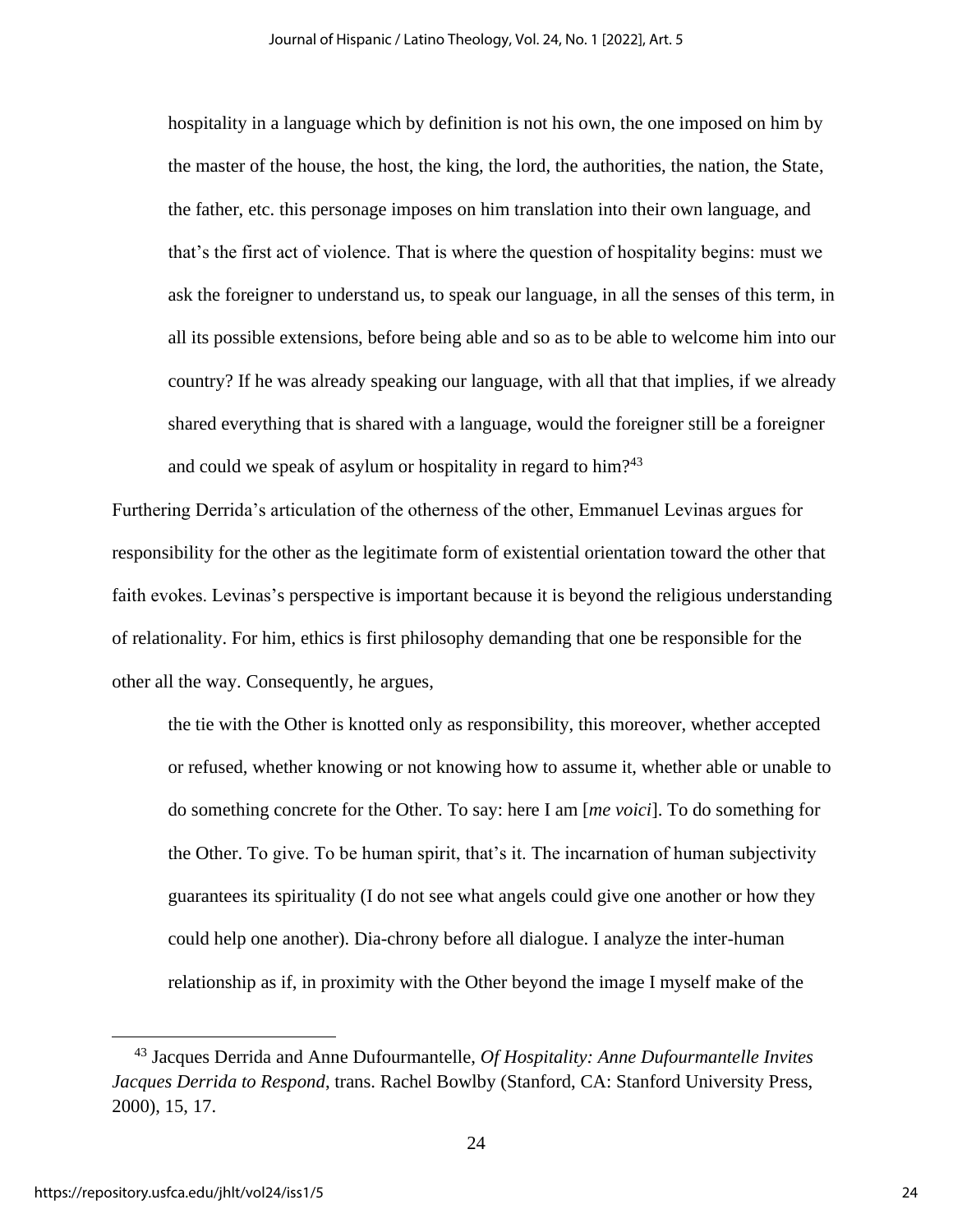other man his face, the expressive in the Other (and the whole human body is in this sense more or less face), were what *ordains* me to serve him. I employ this extreme formulation. The face orders and ordains me. Its signification is an order signified. To be precise, if the face signifies an order in my regard, this is not in the manner in which an ordinary sign signifies its signified; this order is the very signifyingness of the face.<sup>44</sup>

By introducing the face of the other as that which the subject encounters, Levinas locates relationality within the domain of ethics. This is similar to Tilley's understanding of faith as that which evokes in all of us the need to orient ourselves toward others. Hence, Tilley makes the connection between faith and actions, noting, "for when we act, we act for reasons or purposes. Sometimes these are implicit, sometimes explicit."<sup>45</sup> Stated succinctly, subjectivity is itself ethically grounded. Consequently, Levinas writes, "I am I in the sole measure that I am responsible, a non-interchangeable I. I can substitute myself for everyone, but no one can substitute himself for me. Such is my inalienable identity of subject."<sup>46</sup>

In our times, as our world struggles with the ills of the neoliberalism that has wrought so much evil, it is important that Levinasian insights be centered in our discourses on what subjectivity entails. This becomes even more urgent when one takes seriously the insights of Achille Mbembe, who writes:

The new order of things has serious implications for traditional understandings of reason, the political, freedom, and self-government. Since modernity, every project of genuine

<sup>44</sup> Emmanuel Levinas, *Ethics and Infinity: Conversations with Philippe Nemo*, trans. Richard A. Cohen (Pittsburgh: Duquesne University Press, 1985), 97 – 98.

<sup>45</sup> Tilley, *Faith*, 100.

<sup>46</sup> Levinas, *Ethics and Infinity*, 101.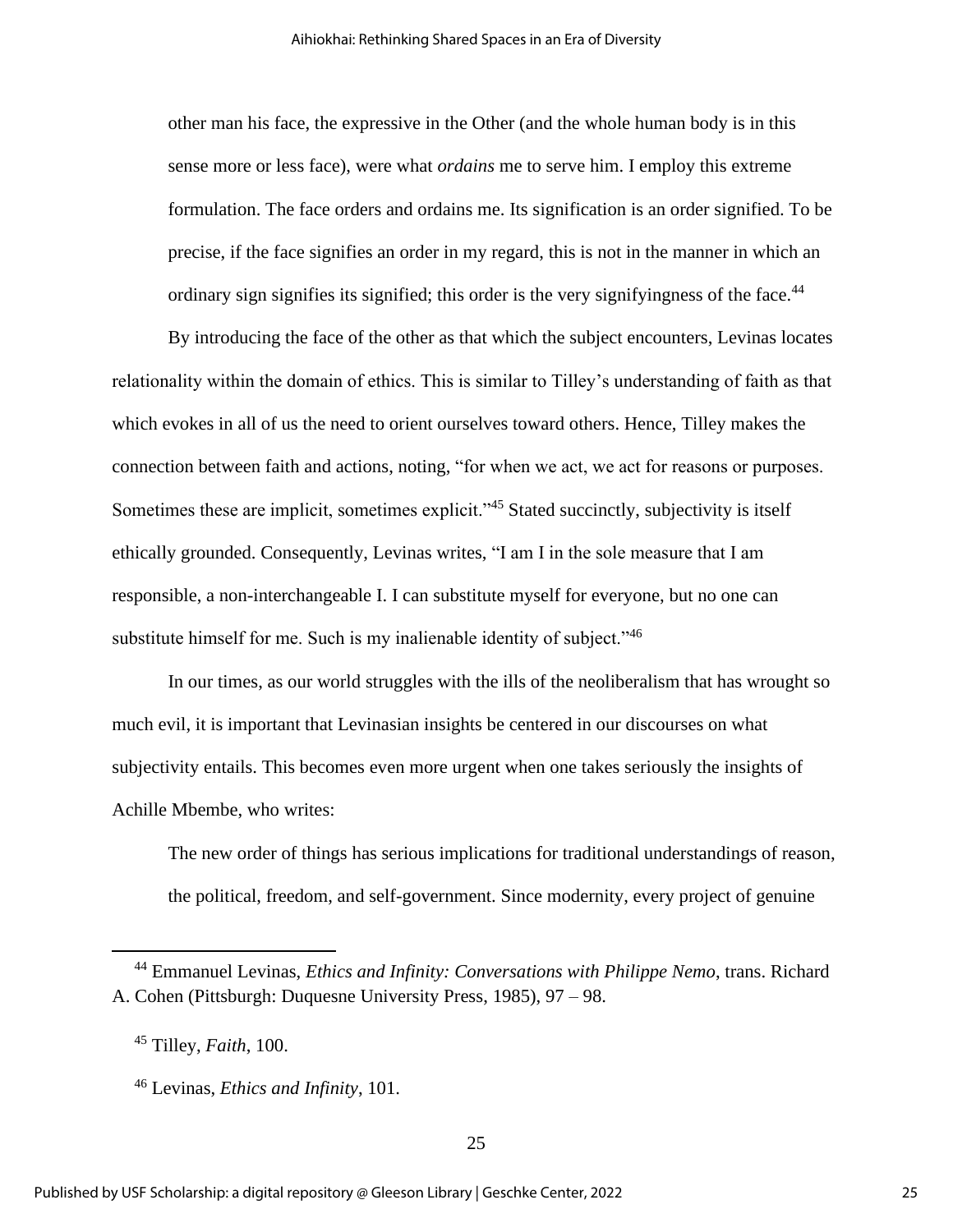human emancipation has aimed at preventing the human from being treated as an object and ultimately from being turned into waste. If, under the empire of the digital and the Eros of consumption, the human also begins to desire to be an object or to have some of its attributes or to see to it that objects and other animate and inanimate entities are also endowed with the same rights as humans, what does this signal in terms of the future of the political as such?

Already in the making, a new kind of human being will triumph. This will not be the liberal individual who, not so long ago, we believed could be the subject of democracy. The new human being will be constituted through and within digital technologies, and computational media. $47$ 

Mbembe rightly points out the disconnect in the vision of the human that contemporary neoliberal capitalism has exposed. Whereas technology is supposed to birth forth a strong relational connectedness with others, it has created a fantasy of radical narcissism that prevents the subject from fully going beyond itself to encounter the other, especially when the other embodies difference in all its expressions. The type of human that is being shaped for our times by neoliberal capitalism, Mbembe argues, has become "their own spectacle, their own scene, their own self-curation and exhibition."<sup>48</sup>

### **Conclusion**

Insights on the human from the Global South must be taken seriously if spaces as places for social interactions are to be fully understood. The apt critique of the locus of knowledge

<sup>47</sup> Achille Mbembe, *Necro-Politics*, trans. Steven Corcoran (Durham, NC: Duke University Press, 2019), 114.

<sup>48</sup> Mbembe, *Necro-Politics*, 114.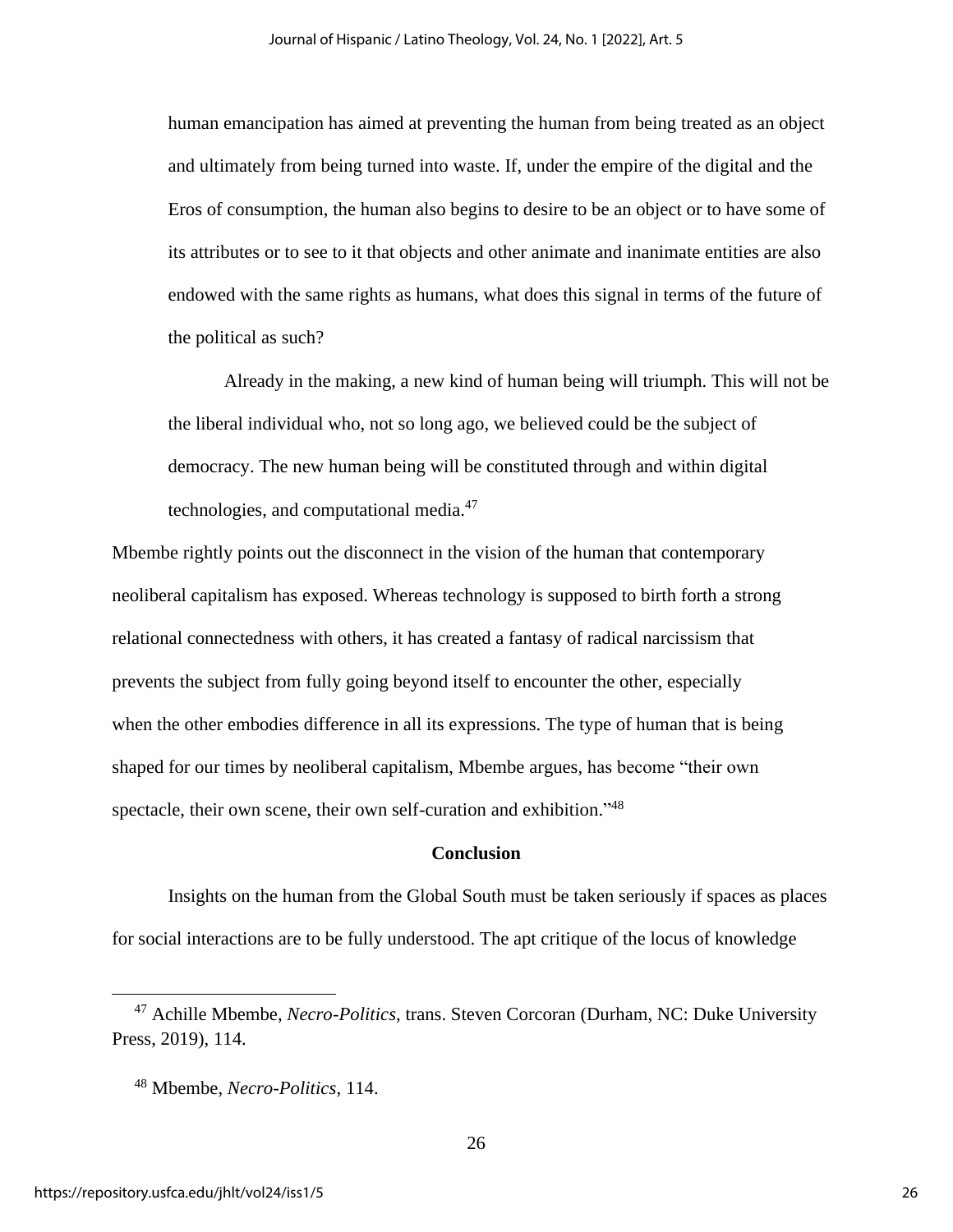production in western epistemology by the sociologist Boaventura de Sousa Santos is worth repeating here. "The epistemologies of the North are grounded in the idea of the rational subject, a subject that is epistemic rather than concrete or empirical."<sup>49</sup> On the other hand, unlike northern epistemologies, for "epistemologies of the South, embodied knowledge comes alive in living bodies … the ones conducting the struggles against oppression; they are the bodies that suffer with the defeats and rejoice with the victories. Both individual and collective bodies are social bodies."<sup>50</sup> Since all bodies, whether individual or collective, are social bodies, any articulation of shared spaces ought to take into cognizance the holistic vision of the human. The bias against religion within the Enlightenment tradition leads to a truncated vision of the human.

However, one must also factor into the discourse the reality of religious diversity, including the realities of atheism and agnosticism. This recognition of the pluralistic realities shaping the human person as a socio-relational creature ought to allow for an embrace of an understanding of faith as the source that drives the human person to be intentionally present to others in a manner that brings about the flourishing of life for others. In so doing, we must intentionally read the signs of the times in a manner that allows for discernment of the new forms of structural narcissism unfolding in contemporary society, forms of narcissism that pretend to be a form of religion. The rise of demigods who appropriate religious rituals to ensure that they shape the collective psyche of societies seem to be the norm today in our world. These demigods advocate for a narcissistic form of nationalism that sees all others as a threat to their flourishing. This phenomenon ought to be engaged and called out for what it is because of its ability to

<sup>49</sup> De Sousa Santos, *The End of the Cognitive Empire*, 87.

<sup>50</sup> De Sousa Santos, *The End of the Cognitive Empire*, 87–88.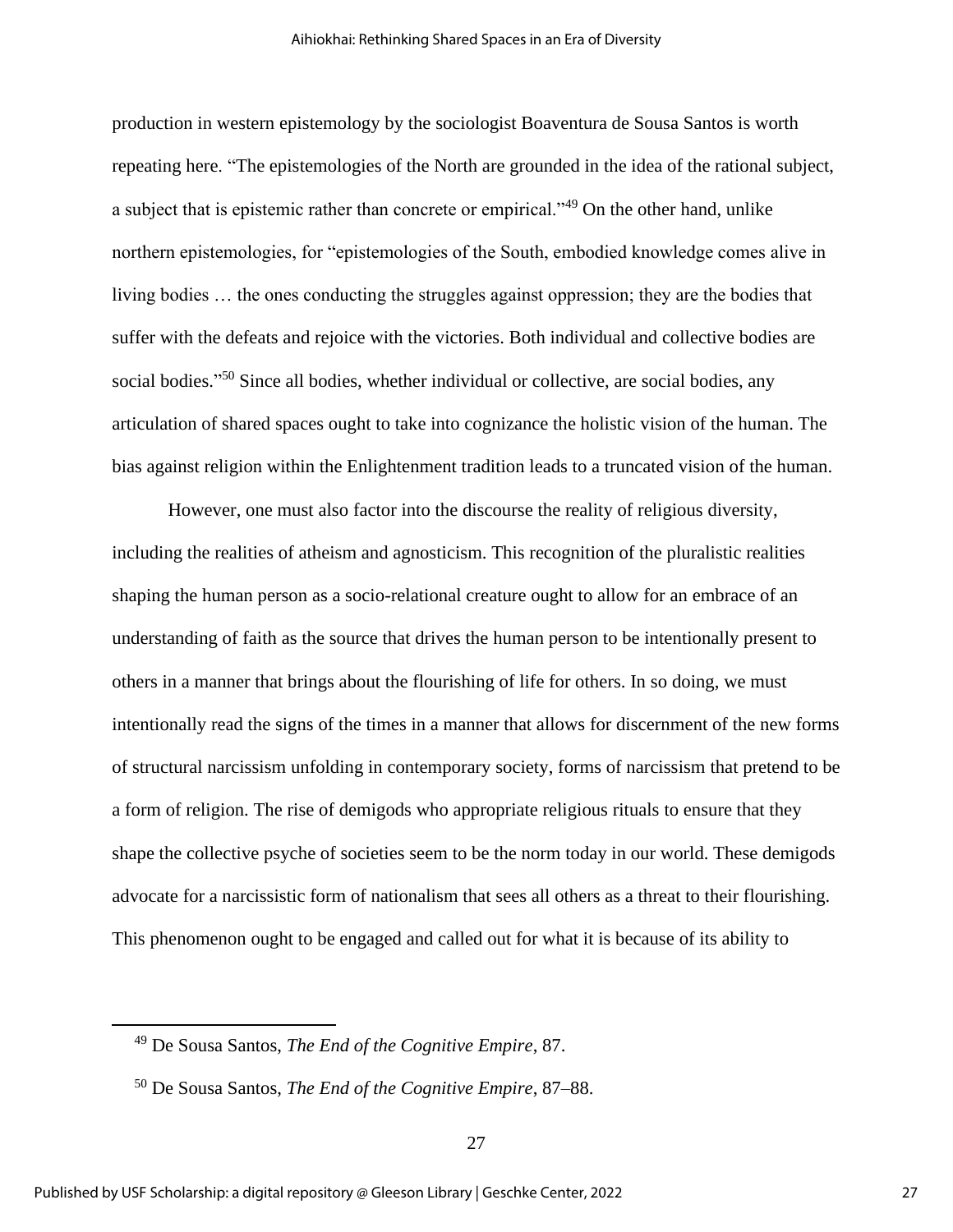delegitimize an authentic religiosity that ought to promote radical relational connectedness. Religion risks being invalidated if religious persons do not step forward and become the visible agents of authentic hospitality towards all. The praxis of relationality as influenced and shaped by one's commitment to religious identity offers our world a credible picture of what role religion can play in bringing about a more connected world. In other words, an embrace of the religious commitment to be there for all evokes the understanding of what it means to be a Good Samaritan (Lk.  $10:25 - 37$ ).<sup>51</sup> Such a commitment to goodness and mercy towards all is radically rooted in freedom. The priest and the Levite who saw the wounded man by the roadside but were more interested in preserving their religious purity because their religious positionality prevented them from touching those considered to be unclean; the Samaritan, on the other hand, embraced his freedom, one that called for mercy and empathy to be the highest good above all religious and social restrictions. True religious freedom brings about radical connectedness and not insular existence.

Consequently, to speak of freedom is to be inclusive of the freedom to be religious or spiritual and to recognize the role of faith in defining the life of the human person. To speak of the human is to factor into the discourse the experiences of persons like Cugoano. It is to decolonize the epistemic narrative of the Enlightenment whose logic is erasing of difference. It is to begin the discourse with those who are at the margins or who have been erased historically from such discourses. Dialoguing with Sartre, Lewis Gordon writes: "The body is our perspective in the world. This perspective has at least three dimensions the dimension of seeing,

<sup>51</sup> Biblical citation taken from *The New American Bible* (Wichita, KS: Catholic Bible Publishers, 1970).